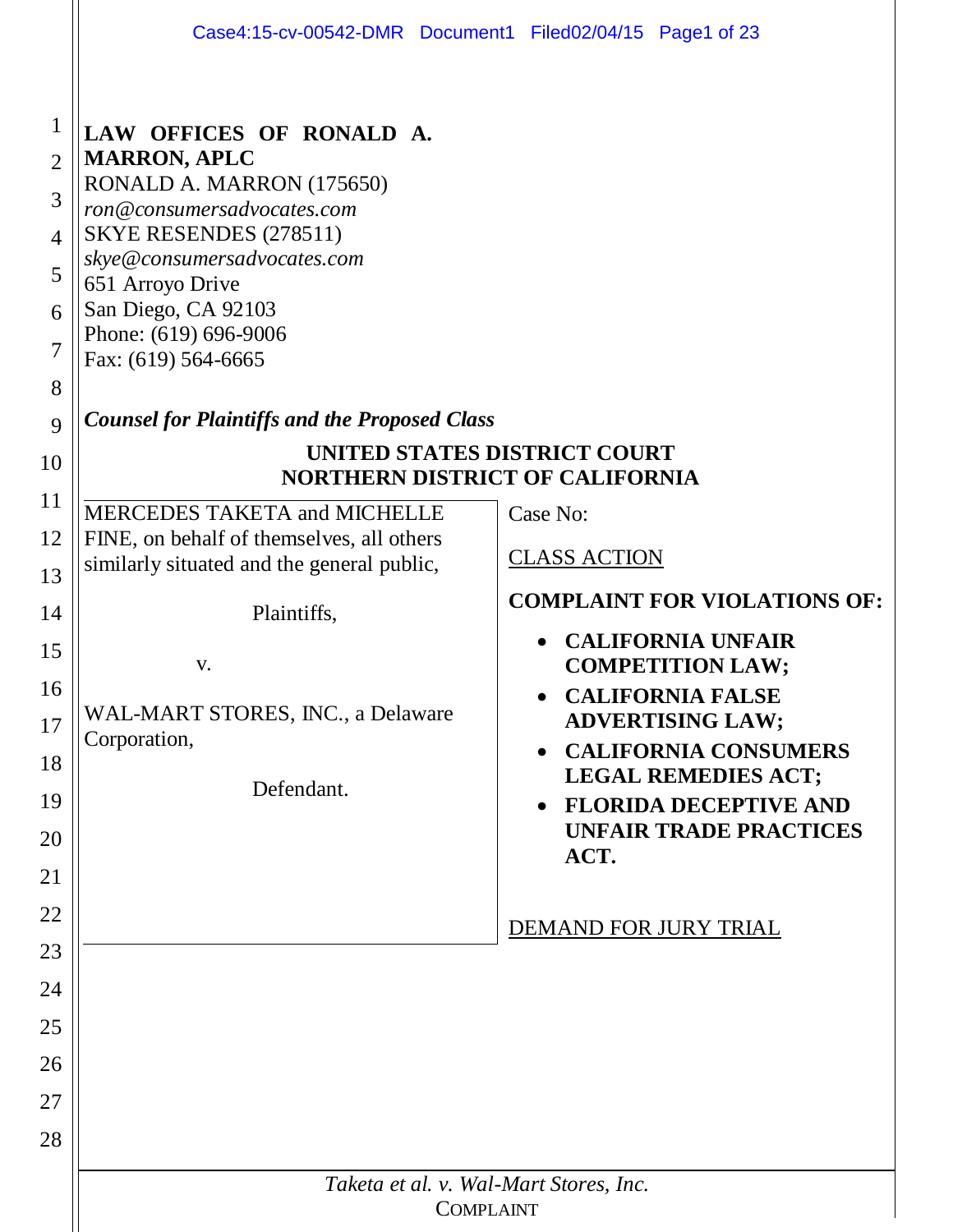1 2 3 4 5 Plaintiffs Mercedes Taketa and Michelle Fine, on behalf of themselves, all others similarly situated, and the general public, by and through their undersigned counsel, hereby sue Defendant Wal-Mart Stores, Inc. ("Defendant" or "Wal-Mart"), and alleges the following upon their own knowledge, or where they lack personal knowledge, upon information and belief and the investigation of their counsel.

### **INTRODUCTION**

7 8 9 1. Wal-Mart markets and sells herbal supplements under the generic brand name "Spring Valley." Defendant's supplement products include Spring Valley Gingko Biloba and Spring Valley St. John's Wort ("the Products.")

10 11 12 13 14 15 16 17 2. Defendant falsely markets and sells the Spring Valley Gingko Biloba Supplement as being able to provide "memory support." According to product's label, "Scientific Research Documents The Ability of Ginkgo to Maintain Peripheral Circulation to The Arms, Legs and Brain. In Addition Ginkgo Helps Improve Memory, Especially Occasional Mild Memory Problems Associated With Aging. Ginkgo Also Possesses Antioxidant Properties That May Help Neutralize Cell-Damaging Free Radicals." Plaintiff Taketa saw and relied on these labeling claims when purchasing the Spring Valley Gingko Biloba product.

18 19 20 21 22 3. Defendant also falsely markets and sells the Spring Valley St. John's Wort supplement as being able to provide "mood health." According to the product's label, "Spring Valley Standardized Extract St. John's Wort Herbal Supplement Capsules help promote a positive mood and a healthy emotional balance." Plaintiffs saw and relied on these labeling claims when purchasing the Spring Valley St. John's Wort Product.

23

6

24 25 4. Wal-Mart's advertising claims are false and misleading because **the Spring Valley supplements do not contain any Gingko Biloba or St. John's Wort and are actually adulterated with potentially harmful, undisclosed ingredients**.

26 27 5. On February 2, 2015, the Attorney General of the State of New York sent Wal-Mart's President and CEO a cease and desist letter demanding that Wal-Mart stop selling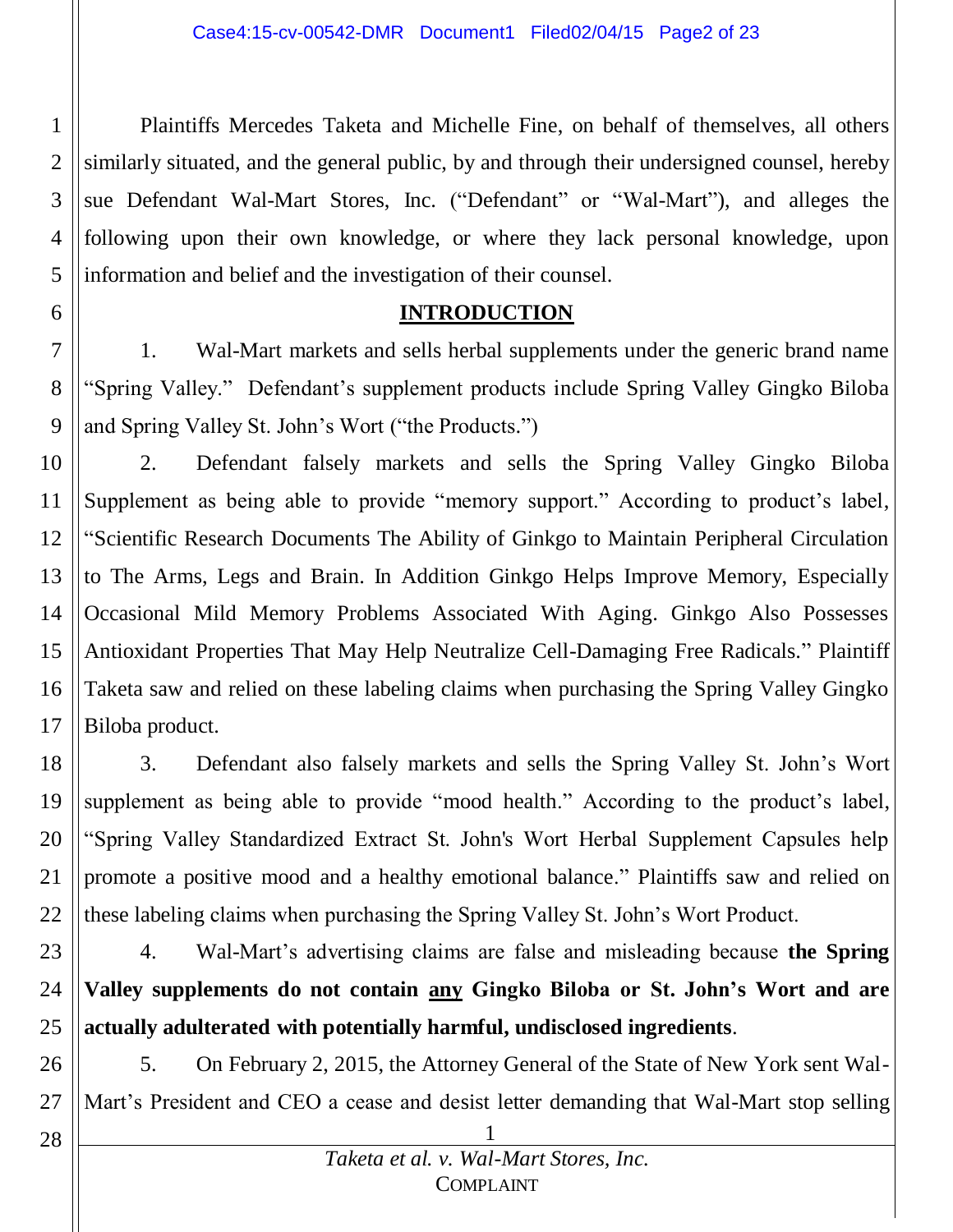1 2 3 4 adulterated and mislabeled herbal supplements. Wal-Mart was notified that "six popular Walmart 'Spring Valley' brand dietary supplement products were purchased at three different New York State locations and were then genetically tested five times per sample, yielding 90 results."

5 6 7 8 9 10 11 6. The New York Attorney General concluded that Wal-Mart's Spring Valley Gingko Biloba tested "negative" because "No gingko biloba DNA was identified" in the product. Wal-Mart was then informed that "the only DNA identified was 'oryza' (commonly known as rice) in 6 of the fifteen tests, with other tests identifying dracaena (a tropical houseplant), mustard, wheat, and radish"— none of which are disclosed as ingredients on the product's label. Moreover, the Attorney General's investigation concluded that "four of the tests revealed no plant DNA whatsoever."

12 13 14 15 16 17 7. Wal-Mart's Spring Valley St. John's Wort product did not fare any better. The Attorney General determined that the product tested "negative" because "No St. John's Wort DNA was identified." Wal-Mart was further informed that "Of the 15-tests performed, only four identified any DNA, and it included allium, oryza (x2) and cassava (garlic, rice, and tropical root crop)" — none of which are disclosed as ingredients on the product's label.

18 19 20 21 8. The New York Attorney General's findings confirmed what consumer advocacy groups have been saying for years about herbal supplements such as Spring Valley— major retailers like Wal-Mart are "not providing the public with authentic products without substitution, contamination, or fillers."

22 23 9. Even if the Spring Valley supplements did actually contain Gingko biloba or St. John's wort (they do not), the Products would still be falsely and deceptively labeled.

24 25 26 27 10. All available, reliable, scientific evidence demonstrates that Ginkgo biloba products have no efficacy at all, are ineffective in the improvement of cognitive health, and provide no benefits related to increasing the memory and healthy functioning of consumers' brains. Numerous scientifically valid studies, performed by independent researchers and

2 *Taketa et al. v. Wal-Mart Stores, Inc.* COMPLAINT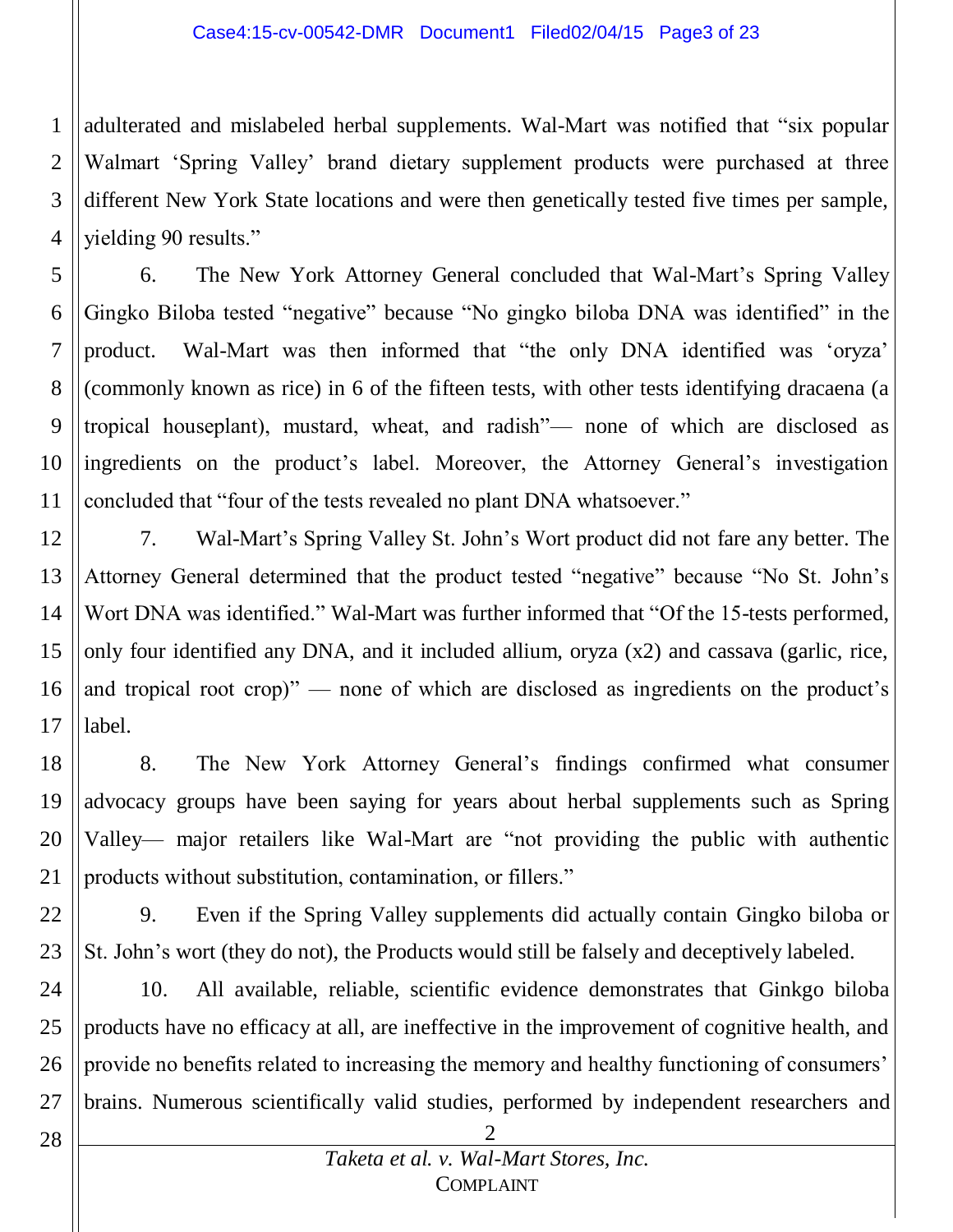1 2 3 4 published in reputable medical journals have been conducted on the Ginkgo biloba products. These studies have universally demonstrated that the supplement has absolutely no scientific value in the improvement of brain function, treatment of memory problems or cognitive health.

5 6 7 8 9 10 11 11. Moreover, all available, reliable, scientific evidence demonstrates that St. John's wort products have no efficacy at all, are ineffective in the improvement of mood and memory, and provide no benefits related to cognitive function. Numerous scientifically valid studies, performed by independent researchers, published in reputable medical journals have been conducted on the St. John's Wort products, and they have universally demonstrated that the supplement has absolutely no scientific value in the improvement of brain function, treatment of mood problems or cognitive health.

12 13 14 15 16 17 12. Plaintiffs bring this action challenging Wal-Mart's claims relating to the Spring Valley Gingko Biloba Supplement and the Spring Valley St. John Wort Supplement on behalf of themselves and all others similarly situated. Plaintiff Taketa is asserting claims under California's Unfair Competition Law, False Advertising Law, and Consumer Legal Remedies Act. Additionally, Plaintiff Fine is asserting claims under the Florida Deceptive and Unfair Trade Practices Act.

18 19 20 21 13. Plaintiffs seeks an order compelling Wal-Mart to (1) cease marketing the Products using the misleading tactics complained of herein, (2) conduct a corrective advertising campaign, (3) restore the amounts by which Defendant has been unjustly enriched, and to (4) destroy all misleading and deceptive materials.

### **JURISDICTION & VENUE**

23 24 25 26 14. The Court has original jurisdiction pursuant to 28 U.S.C. § 1332(d)(2), the Class Action Fairness Act, because the matter in controversy exceeds the sum or value of \$5,000,000 exclusive of interest and costs and because more than two-thirds of the members of the class reside in states other than the state in which Defendant resides.

28

27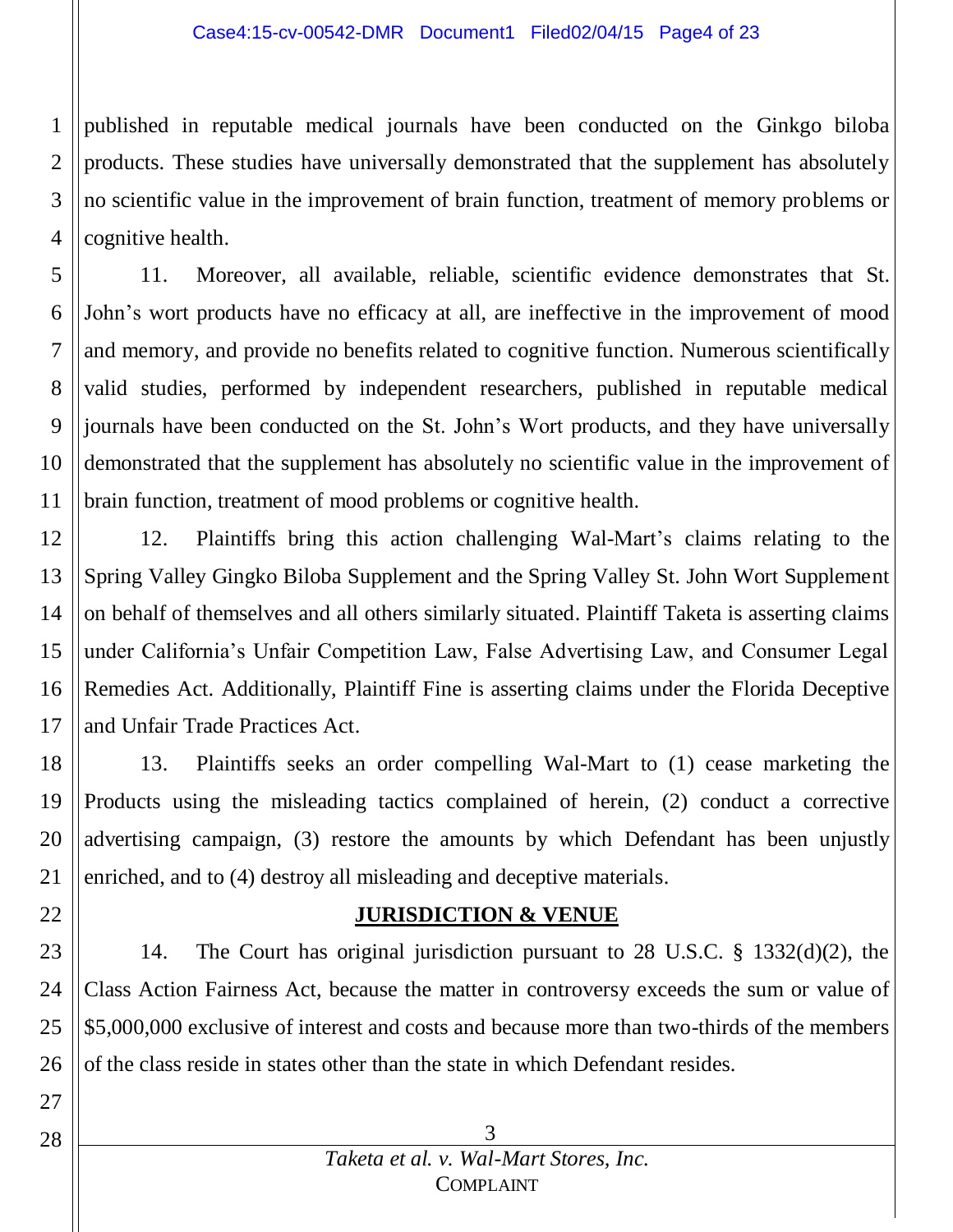15. Personal jurisdiction is derived from the fact that Defendant conducts business within the State of California and within this judicial district.

3 4 5 6 7 8 16. Venue is proper in this Court pursuant to 28 U.S.C. § 1391 because many of the acts and transactions giving rise to this action occurred in this District because Plaintiff Taketa purchased the products in this District. Moreover, Defendant resides in this district, is authorized to conduct business in this District, has intentionally availed itself of the laws and markets of this District through the promotion, marketing, distribution, and sale of the Products in this District; and is subject to personal jurisdiction in this District.

### **PARTIES**

10 11 12 17. Plaintiff Mercedes Taketa is a resident of Livermore, California. Plaintiff Taketa purchased Wal-Mart's Spring Valley Gingko Biloba and St. John Wort on several occasions beginning in or around January of 2011.

13 14 18. Plaintiff Michelle Fine is a resident of Cooper City, Florida. Plaintiff Fine purchased Wal-Mart's Spring Valley St. John's Wort product in or around June of 2014.

15 16 17 18 19 19. Defendant Wal-Mart Stores, Inc. is a Delaware corporation that maintains its principal place of business in Little Rock, Arkansas. Defendant is registered to do business in the State of California as entity number C1634374. Defendant conducts continuous and systematic business in this judicial district as to essentially render it at home in this judicial district.

### **FACTUAL ALLEGATIONS**

21 **Spring Valley Gingko Biloba**

22 23 24 20. Wal-Mart has distributed, marketed, and sold the Spring Valley Gingko Biloba product on a nationwide basis, both online and at its retail store locations. Spring Valley Gingko Biloba is available in a bottle of 90 capsules and retails for approximately \$8.00.

25 26 27 21. The label of the Spring Valley Gingko Biloba supplement claims that product can be used for "memory support" and contains a "standardized extract" of "120 mg per capsule" of "Gingko Biloba." The label further states that "Scientific Research Documents

28

20

1

2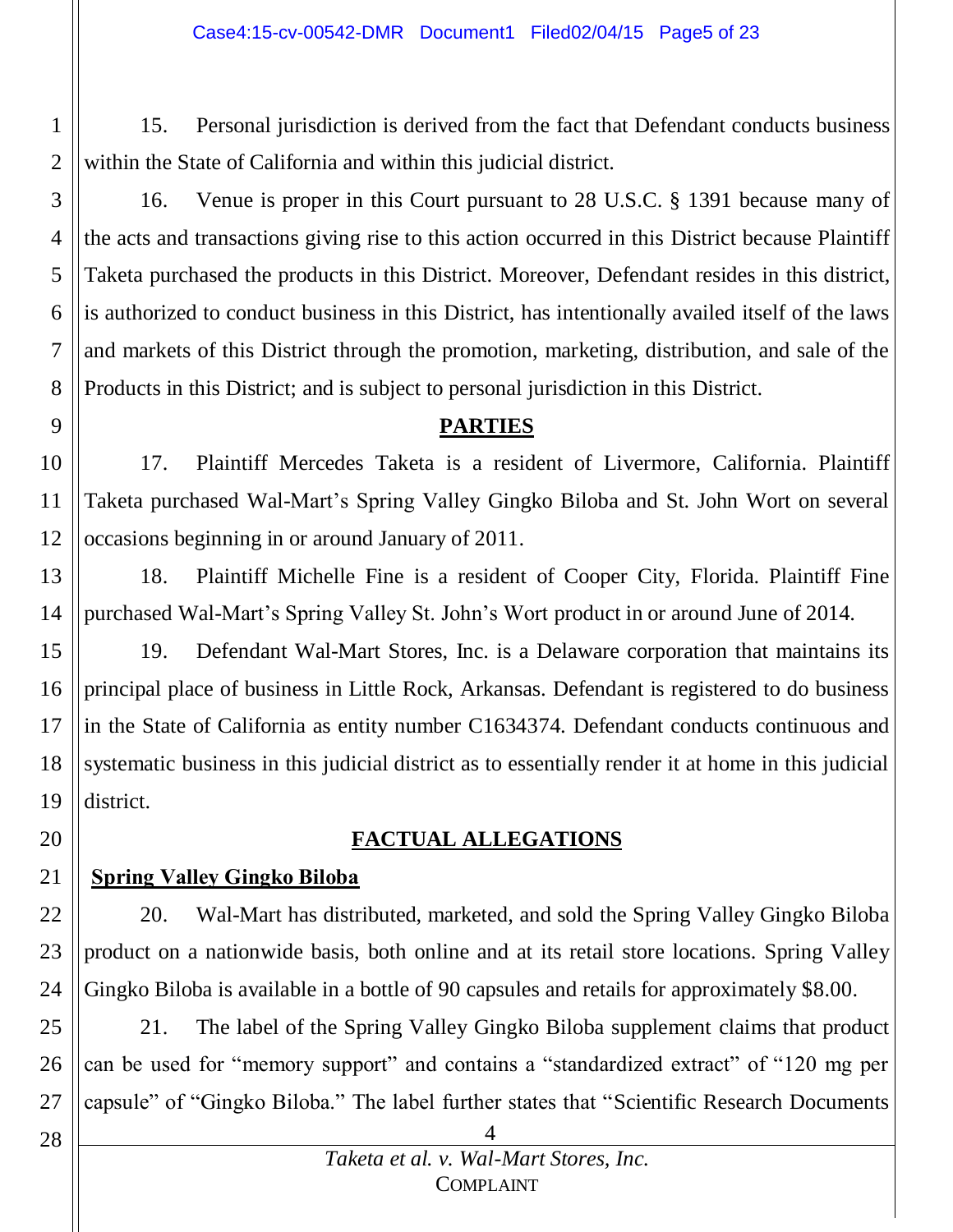The Ability of Ginkgo to Maintain Peripheral Circulation to The Arms, Legs and Brain. In Addition Ginkgo Helps Improve Memory, Especially Occasional Mild Memory Problems Associated With Aging. Ginkgo Also Possesses Antioxidant Properties That May Help Neutralize Cell-Damaging Free Radicals." These statements are false and misleading for the reasons described herein.



22. The Spring Valley Gingko Biloba supplement does not actually contain any Gingko Biloba as indicated by recent scientific tests conducted by the New York Attorney General's Office.

23. Even if the Spring Valley Gingko Biloba product did actually contain Gingko Biloba (it does not), Wal-Mart's labeling claims are still false and misleading.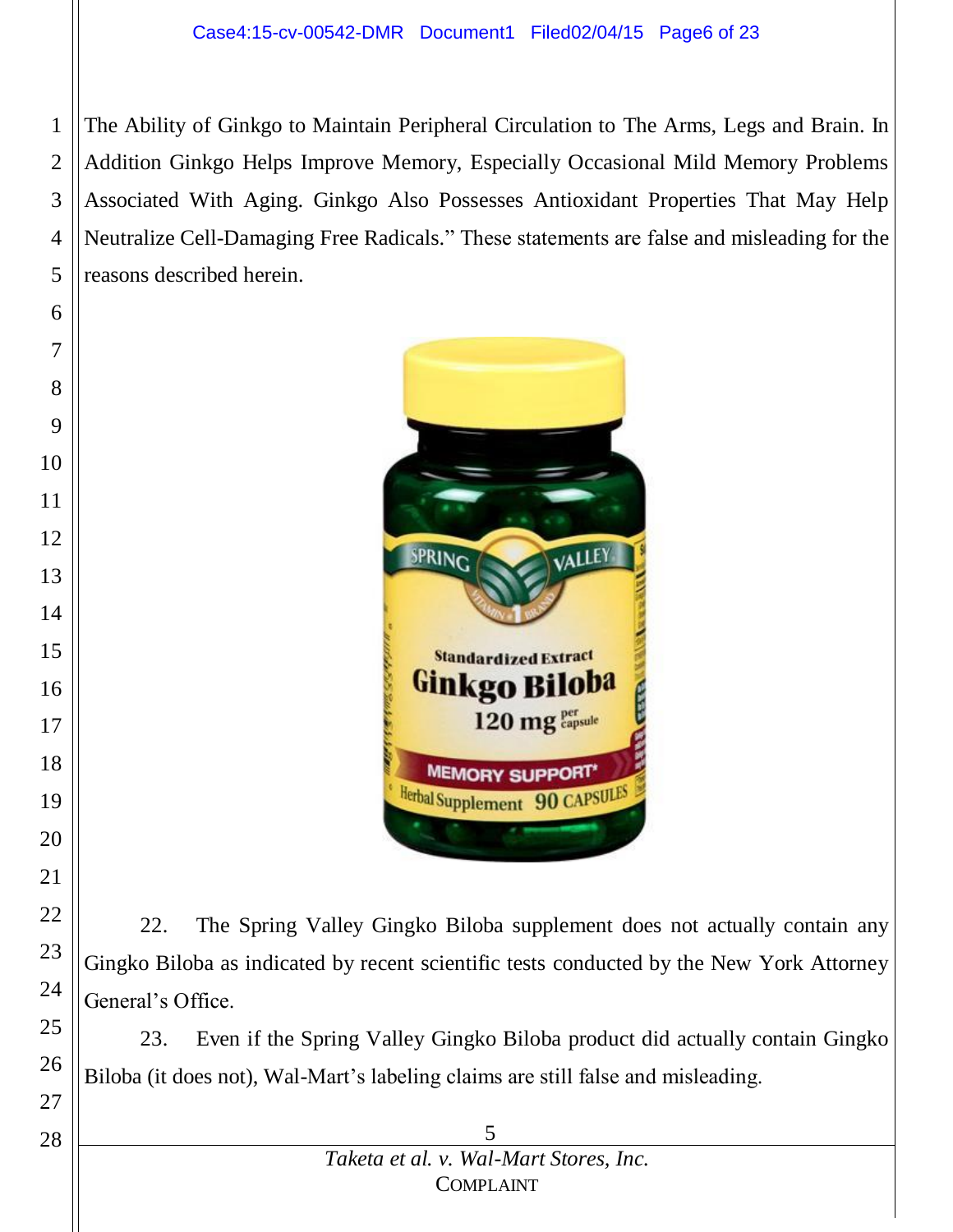Case4:15-cv-00542-DMR Document1 Filed02/04/15 Page7 of 23

1 2 3 4 24. Three separate meta-studies on Gingko biloba published in 2002, 2007, and 2012 evaluated all known published credible human scientific studies.<sup>1</sup> The studies uniformly conclude Ginkgo biloba supplements have no positive effect on cognitive functions in healthy individuals. $<sup>2</sup>$ </sup>

- 5 6 7 10 12 13 14 a. In 2002, PH Canter and E. Ernst published "Ginkgo biloba: a smart drug? A systematic review of controlled trials of the cognitive effects of ginkgo biloba extracts in healthy people" in the University of Exeter Psychopharmacology Bulletin.<sup>3</sup> The meta-study evaluates data in six computerized databases for placebo-controlled, double-blind trials of the effect of standardized Ginkgo biloba extracts on cognitive function in healthy subjects. The study concludes "[t]he use of Ginkgo biloba as a "smart" drug cannot be recommended on the basis of the evidence available to date, and there is a particular need for further long-term trials with healthy subjects."<sup>4</sup>
	- b. In 2007, PH Canter and E. Ernst published an update to their 2002 study titled, "Ginkgo biloba is not a smart drug: an updated systematic review of randomized clinical trials testing the nootropic effects of G. biloba extracts

- 27 [http://www.ncbi.nlm.nih.gov/pubmed/12473969.](http://www.ncbi.nlm.nih.gov/pubmed/12473969)  $\int_0^4 \vec{l} \, d$ .
- 28

8

9

11

15

16

17

18

19

20

 $\overline{a}$ 

<sup>21</sup> 22 <sup>1</sup> A meta-analysis contrasts and combines results from different studies in an attempt to identify patterns among study results, sources of disagreement, and other relationships between the studies.

<sup>23</sup> 24 <sup>2</sup> K. R. Laws et al., UK, *Is Ginkgo biloba a cognitive enhancer in healthy individuals? A meta- analysis*, 27 Human Psychopharmacology 527, (2012), available at http://dx.doi.org/10.1002/hup.2259.

<sup>25</sup> 3 PH Canter & E. Ernst, *Ginkgo biloba: a smart drug? A systematic review of controlled trials of the cognitive effects of ginkgo biloba extracts in healthy people*, 36

<sup>26</sup> Psychopharmacol Bulletin 108, (2002), available at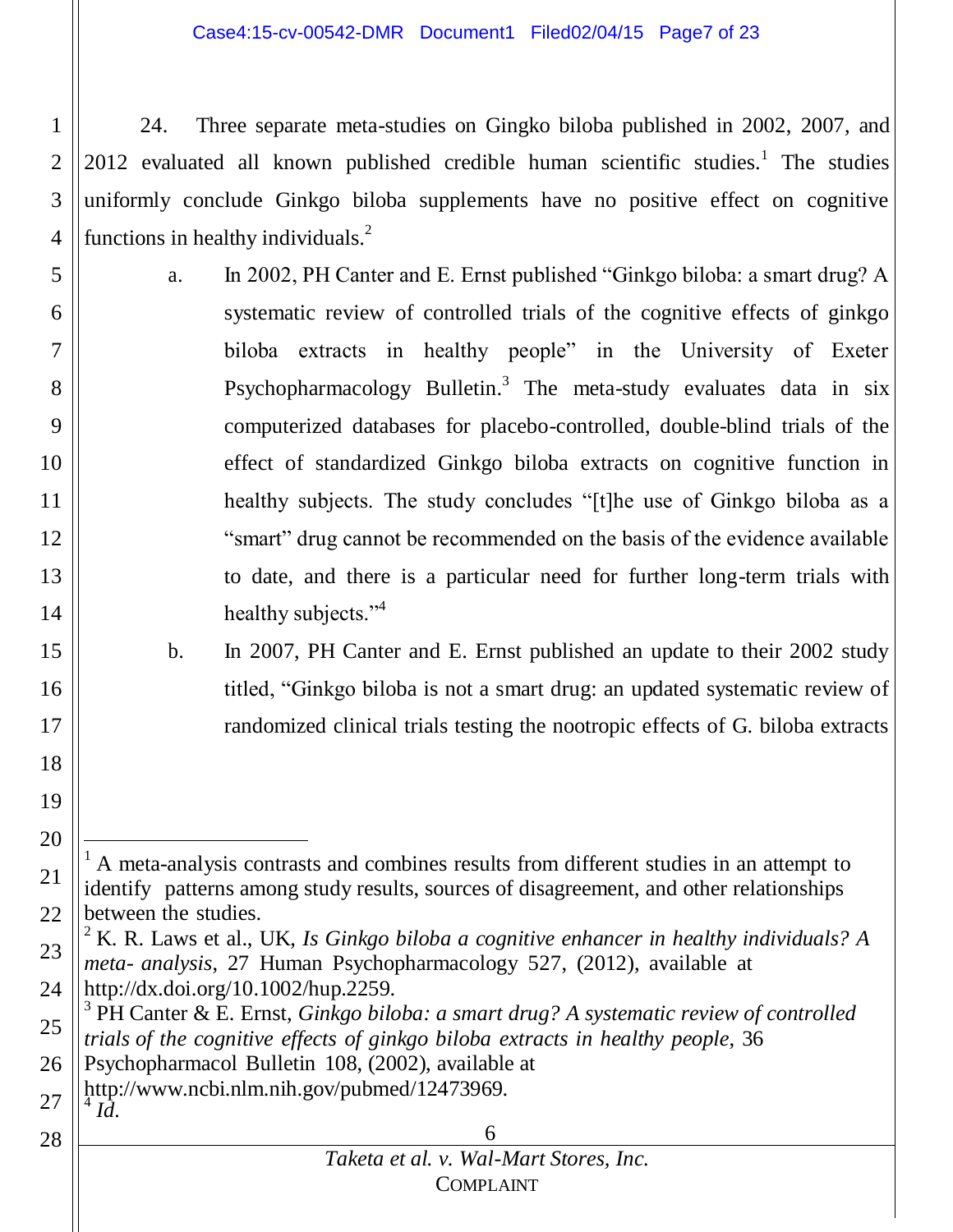in healthy people."<sup>5</sup> The 2007 meta-study reviews available research added to the then-existing data set from the previous 2002 meta-study. Canter and Ernst conclude; "[t]he collated evidence from 15 randomized clinical trials provides no convincing evidence that G. biloba extracts ingested either as a single dose or over a longer period has a positive effect on any aspect of cognitive performance in healthy people under the age of 60 years."<sup>6</sup>

c. In 2012, K. Laws, H. Sweetnam and T. Kondel published a meta-study titled "*Is Ginkgo biloba a cognitive enhancer in healthy individuals? A meta-analysis"* in the journal of Human Psychopharmacology at the University of Hertfordshire, UK.<sup>7</sup> This meta-study, similar to the aforementioned meta-studies of 2002 and 2007, gathered data from all relevant credible studies on Ginkgo biloba's effect as a cognitive enhancer. Here, the authors emphasize, "[g]iven that G. biloba is marketed worldwide as a memory enhancer or touted to at least 'maintain memory', it is crucial to establish the validity for such claims."<sup>8</sup> This meta-study concludes "[g]. biloba has no significant impact on memory, executive function or attention with all effect sizes nonsignificant and effectively at zero."<sup>9</sup> Further, "we found no evidence that G. biloba improves memory, executive or attention functioning in healthy individuals."<sup>10</sup>

5 PH Canter & E. Ernst, *Ginkgo biloba is not a smart drug: an updated systematic review of randomized clinical trials testing the nootropic effects of G. biloba extracts in healthy people*, 22 Human Psychopharmacology 265, (2007), available at

- 24 http://dx.doi.org/10.1002/hup.843.
- 25 6 *Id.* at 277.
	- 7 Laws, et al., *supra* note 7.
- 26 8 *Id.* 9 *Id.*
- 27  $^{10}$  *Id.*

28

1

2

3

4

5

6

7

8

9

10

11

12

13

14

15

16

17

18

19

20

21

l

22

23

7 *Taketa et al. v. Wal-Mart Stores, Inc.* COMPLAINT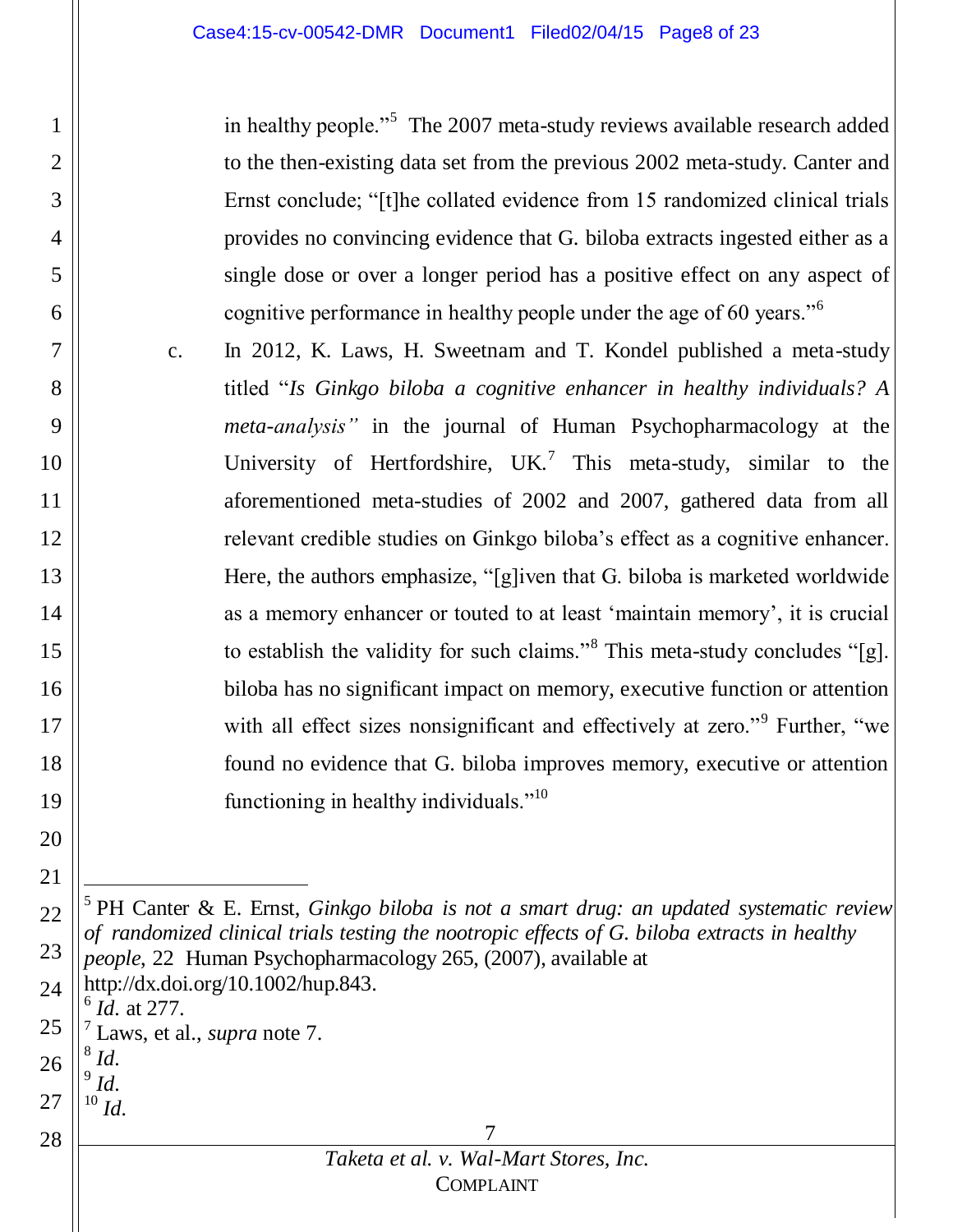#### Case4:15-cv-00542-DMR Document1 Filed02/04/15 Page9 of 23

25. Overwhelmingly, the consensus of reliable scientific studies concludes Ginkgo biloba supplements do nothing to enhance memory or cognitive abilities in healthy adults.

- a. A 2002 study conducted by P. Solomon, PhD and published in the Journal of the American Medical Association titled "G*inkgo for Memory Enhancement*," studied the effects of over-the- counter Ginkgo biloba products in 203 subjects in a six-week randomized, double-blind, placebo-controlled, parallel group trial.<sup>11</sup> Solomon and co-researchers conclude "[t]he results of this 6-week study indicate that ginkgo did not facilitate performance on standard neuropsychological tests of learning, memory, attention and concentration or naming and verbal fluency in elderly adults without cognitive impairment."<sup>12</sup> The authors found, "[t]he ginkgo group also did not differ from the control group in terms of self-reported memory function or global rating by spouses, friends, and relatives. These data suggest that when taken following the manufacturer's instructions, ginkgo provides no measurable benefit in memory or related cognitive function to adults with healthy cogitative function.<sup>"13</sup> Solomon notes, "[d]espite the manufacturer's claims of improved memory in healthy adults, we were unable to identify any well-controlled studies that document this claim."<sup>14</sup> Solomon further concludes "this study does not support the manufacture's claims of the benefits of ginkgo on learning and memory."<sup>15</sup>
	- b. In a 2002 article on the Cleveland Clinic Center for Continuing Education Pharmacotherapy Update, titled "*Ginkgo Biloba and Memory*," the Department of Pharmacy observe, "[d]espite the lack of well-controlled studies to support

24 25 <sup>11</sup> P. R. Solomon et al., *Ginkgo for Memory Enhancement* 288 JAMA 835, (2002), available at [http://jama.jamanetwork.com/article.aspx?articleid=195207.](http://jama.jamanetwork.com/article.aspx?articleid=195207) <sup>12</sup> *Id.*

26  $\frac{13}{14}$  *Id.* <sup>14</sup> *Id.*

l

27 <sup>15</sup> *Id.*

1

2

3

4

5

6

7

8

9

10

11

12

13

14

15

16

17

18

19

20

21

22

23

28

### 8 *Taketa et al. v. Wal-Mart Stores, Inc.* COMPLAINT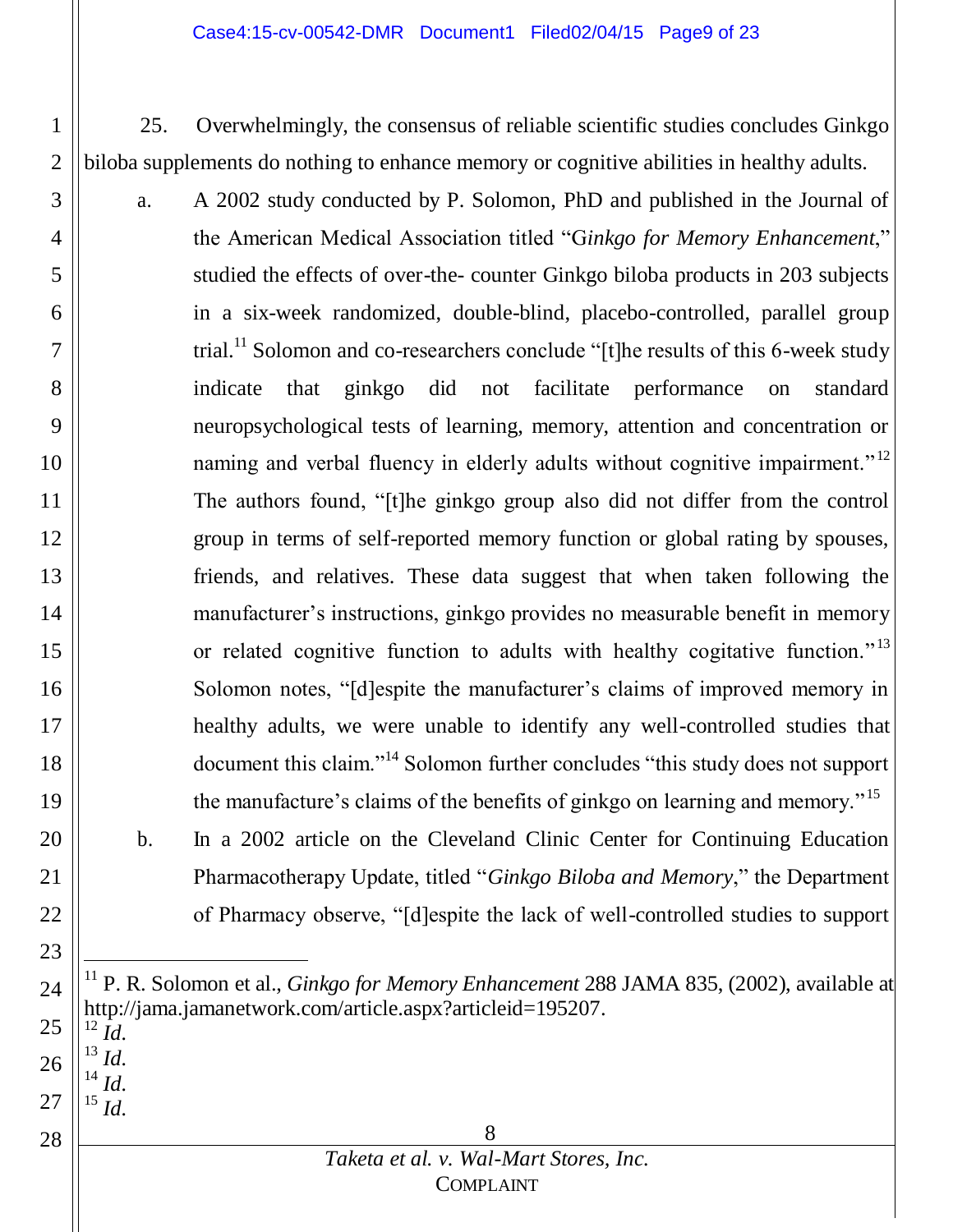the use of Ginkgo biloba leaf extract for prevention and treatment of memory impairment, ginkgo products continue to be heavily marketed and widely used."<sup>16</sup> The article concludes "[t]he use of ginkgo biloba leaf extract for memory impairments marketed and targeted at the healthy adult that experiences forgetfulness. Currently, the claims that Ginkgo biloba has beneficial effects on learning and memory are not supported by the literature<sup>"17</sup>

- c. In 2009, the Journal of the American Medical Association published the largest study to date entitled "*Ginkgo biloba for preventing cognitive decline in older*  adults: a randomized trial."<sup>18</sup> The 8 year study included 3069 participants aged 72-96 years. Researchers concluded that 240 mg of Ginkgo biloba extract did not result in less cognitive decline in older adults with normal cognition or with mild cognitive impairment than in the placebo control group.<sup>19</sup>
- d. In the 2009 study "*Ginkgo biloba for cognitive impairment and dementia*," researchers reviewed 36 trials, nine of which were six months long (2016 participants total).<sup>20</sup> In the more recent and more reliable trials, three out of four found no benefits for cognitive decline.<sup>21</sup> Researchers concluded that while Ginkgo biloba might be safe to ingest, ". . . evidence that [it] has

21 l <sup>16</sup> A. Popa, Pharmacology Update, *Ginkgo Biloba and Memory*, available at

- 22 http://www.clevelandclinicmeded.com/medicalpubs/pharmacy/sepoct02/ginkgo.htm (last visited Jan. 26, 2015).
- 23  $^{17}$  *Id.*

1

2

3

4

5

6

7

8

9

10

11

12

13

14

15

16

17

18

19

20

25

28

<sup>24</sup> <sup>18</sup> B.E. Snitz et al, *Ginkgo biloba for preventing cognitive decline in older adults: a randomized trial*, 302 JAMA 2663 (2009). <sup>19</sup> *Id.*

<sup>26</sup> 27 <sup>20</sup> Jacqueline Birks and John Grimley Evans*, Ginkgo biloba for cognitive impairment and dementia*, Cochrane Database Systematic Review, Jan. 21, 2009.  $^{21}$  *Id*.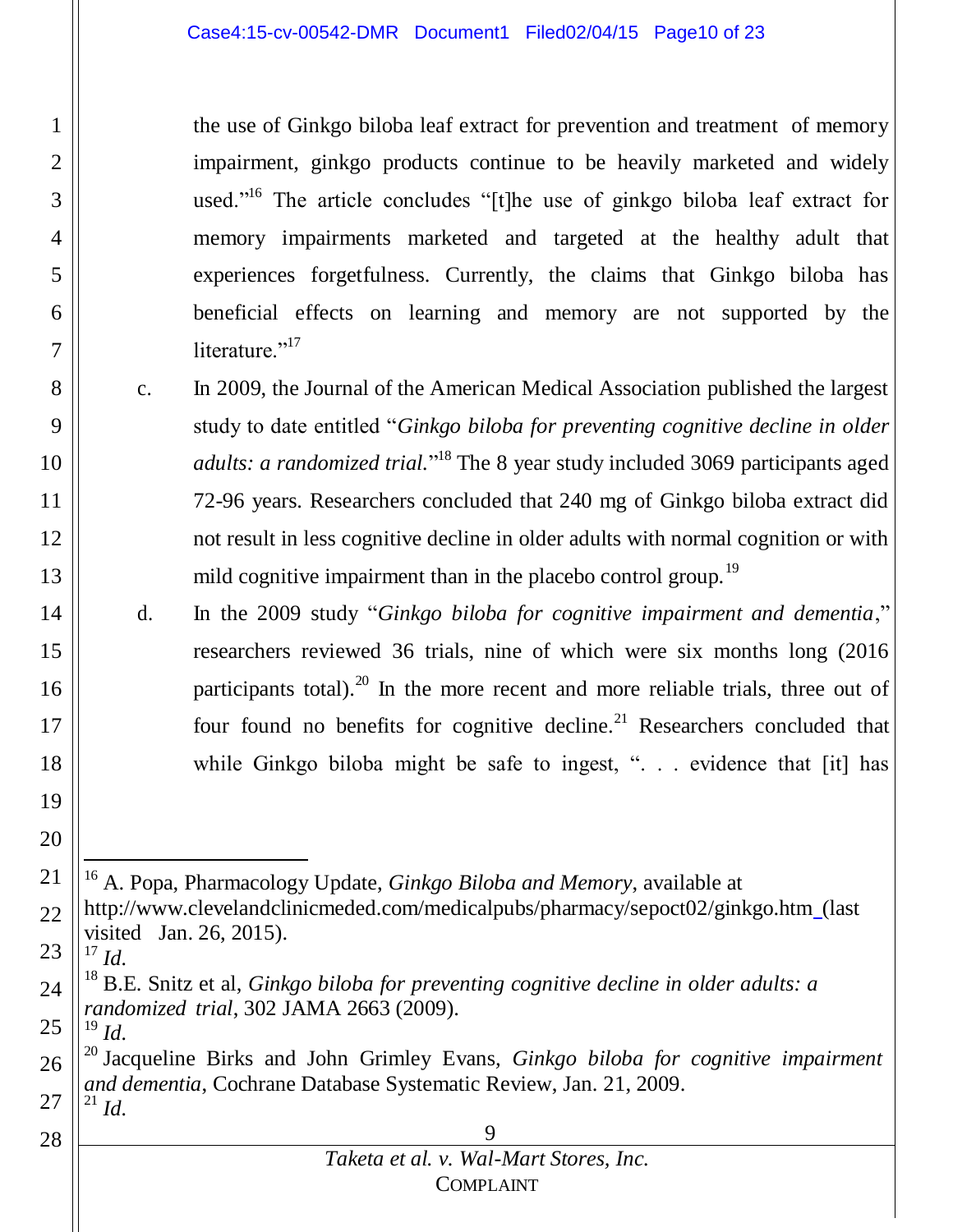predictable and clinically significant benefit for people with dementia or cognitive impairment is inconsistent and unreliable."<sup>22</sup>

- e. In 2013, Support Care Cancer journal published "*The use of Ginkgo biloba for the prevention of chemotherapy-related cognitive dysfunction in women receiving adjuvant treatment for breast cancer.*"<sup>23</sup> Researchers found that in 166 women, 120 mg a day for up to 12 months did not provide any evidence that Ginkgo biloba can help prevent cognitive changes from chemotherapy.<sup>24</sup>
- f. In 2014, the authors of "*Substances used and prevalence rates of pharmacological cognitive enhancement among healthy subjects*" studied 176 participants who ingested 120 mg daily of Ginkgo biloba over a six-month period.<sup>25</sup> The results indicated that there was no evidence that an average dose of Ginkgo biloba extract created any benefit in mild to moderate dementia.
- 13 14 15 16 17 18 26. To date, although there are some studies that purport to claim that the ingestion of Ginkgo biloba can provide cognitive health benefits, those studies suffer severe, unmitigated scientific deficiencies, including utilizing a scientifically unreliable sample size, not utilizing scientifically sound testing procedures, and suffering from publication bias, *i.e*. the funding, publication or sponsorship of the study was provided by a party who stood to benefit from a positive finding.
- 19 20 21 27. In addition to the lack of positive cognitive benefits, Ginkgo biloba may have negative carcinogenic effects. The National Toxicology Program ("NTP") studied the effects of Ginkgo biloba on rats and mice in small and large doses. In the *NTP Technical*
- 22

 $\overline{a}$ 

1

2

3

4

5

6

7

8

9

10

11

12

- 23 24 <sup>22</sup> *Id.* <sup>23</sup> Debra L. Barton et al., *The use of Ginkgo biloba for the prevention of chemotherapyrelated cognitive dysfunction in women receiving adjuvant treatment for breast cancer*, 21 Support Care Cancer 1185 (2013).  $\frac{1}{24}$   $\frac{1}{10}$ .
- 25

28

<sup>26</sup> 27 <sup>25</sup> AG Franke et al., *Substances used and prevalence rates of pharmacological cognitive enhancement among healthy subjects*, 264 Suppl 1, Eur. Arch Psychiatry Clin. Neurosci. 83-90 (2014).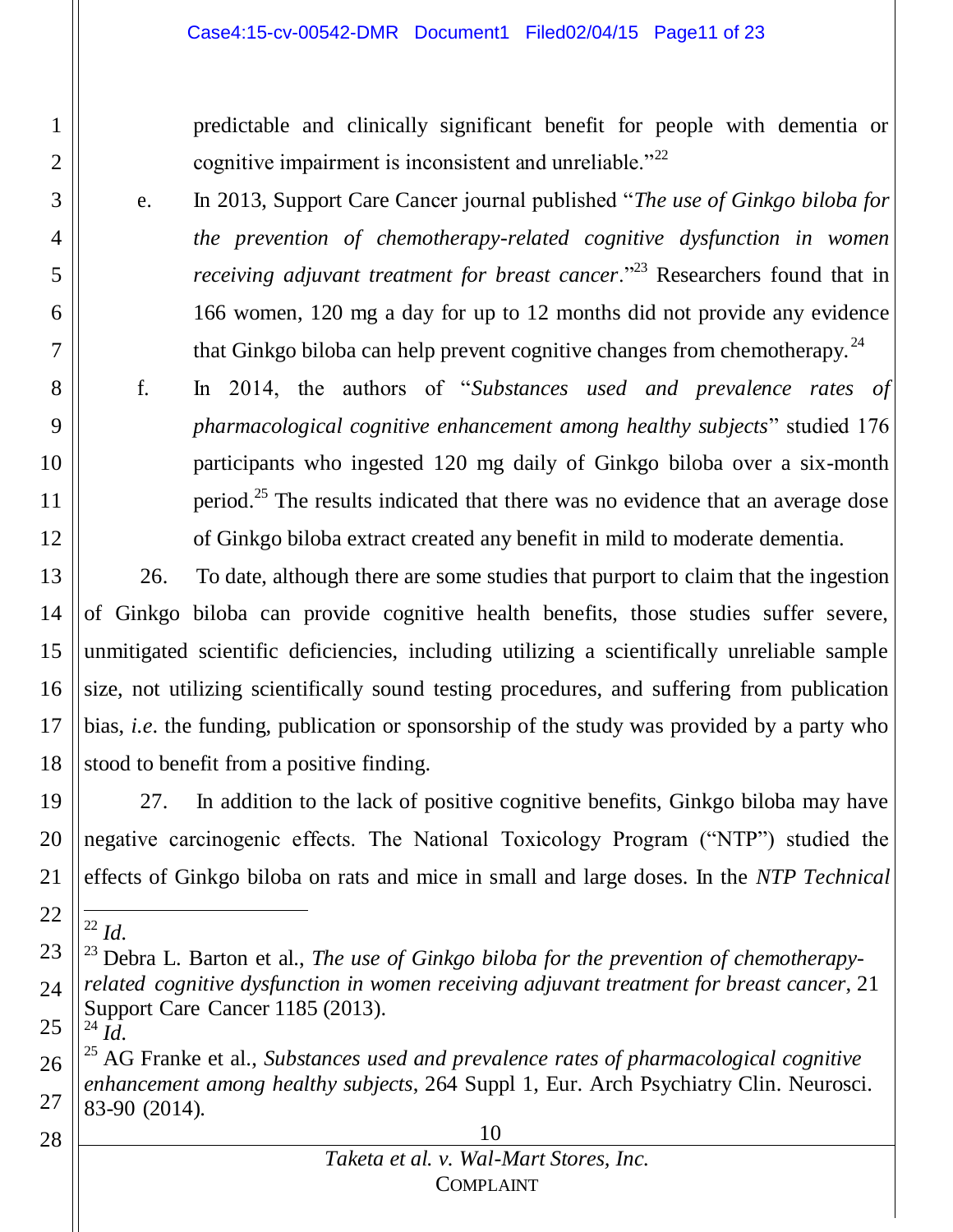1 2 3 4 *Report on the Toxicology and Carcinogenesis Studies of Ginkgo Biloba Extract in F344/N Rats and B6C3F1/N Mice*, researchers concluded that Ginkgo biloba extract causes cancers of the thyroid gland in male and female rats and male mice and cancers of the liver in male and female mice.<sup>26</sup>

5 6 7 8 9 10 11 28. As a result of the serious implications of the NTP study, and the lack of scientific evidence supporting safe use and positive effects of Ginkgo biloba, the Center for Science in the Public Interest addressed the director of the Food and Drug Administration ("FDA"), emphasizing that claims regarding Ginkgo biloba's supposed health benefits, including those related to memory and cognitive function, are false and should be stopped and imploring him to issue a directive that Ginkgo is no longer "Generally Recognized As Safe."

12 13 29. The widespread popularity of Ginkgo biloba is simply a testament to the power of marketing rather than to any measurable brain benefits.<sup>27</sup>

14 15 30. Accordingly, Wal-Mart's marketing is deceptive and misleading as the claims are specifically refuted by competent and reliable scientific evidence as set forth above.

16 **Spring Valley St. John's Wort**

17 18 19 20 31. Wal-Mart has distributed, marketed, and sold the Spring Valley St. John's Wort product on a nationwide basis, both online and at its retail store locations. Spring Valley St. John's Wort is available in a bottle of 100 capsules and retails for approximately \$4.00.

- 21
- 22

 $\overline{a}$ 

23 24 25 <sup>26</sup> Nat'l Inst. Of Health, *Technical Report on the Toxicology and Carcinogenesis Studies of Ginkgo Biloba Extract in F344/N Rats and B6C3F1/N Mice*, NTP TR 578, Publication No. 13- 5920, *available at* [http://ntp.niehs.nih.gov/ntp/htdocs/lt\\_rpts/tr578\\_508.pdf](ntp.niehs.nih.gov/ntp/htdocs/lt_rpts/tr578_508.pdf)*.* <sup>27</sup> Kirk R. Daffner (ed.), Harvard Medical School, *Improving Memory – Understanding age- related memory loss*" (2012)("Harvard Report"), at 46, *available at* 

26 27 http://www.health.harvard.edu/mind-and-mood/improving-memory (last visited Jan. 26, 2015).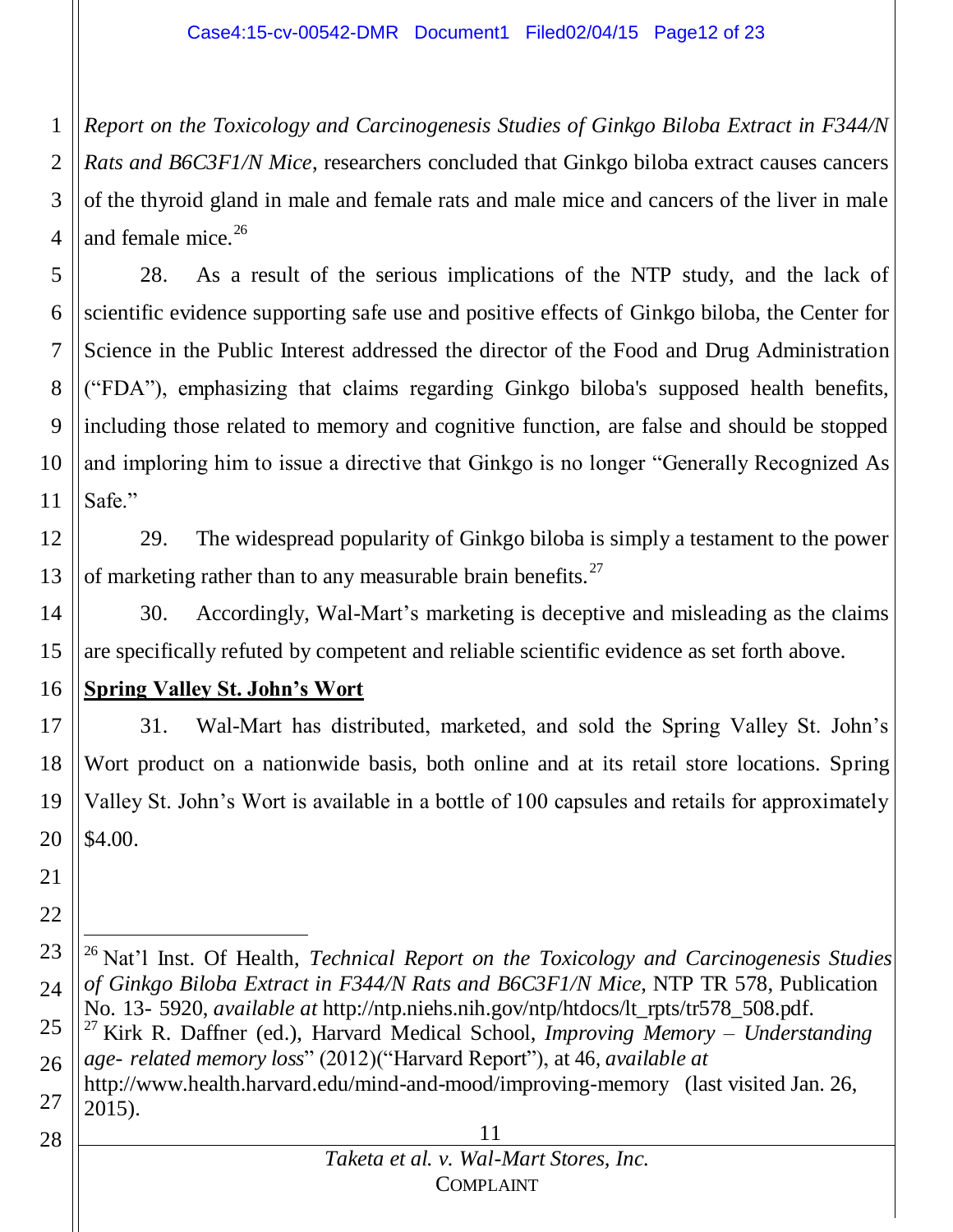32. The label of the Spring Valley St. John's Wort supplement claims that product can be used for "mood health" and contains a "standardized extract" of "300 mg per serving" of "St. John's Wort." The label further states that "Spring Valley Standardized Extract St. John's Wort Herbal Supplement Capsules help promote a positive mood and a healthy emotional balance." Moreover, the label claims that the product does not contain "gluten, yeast, wheat, milk or milk derivatives, or lactose" and has "No sugar, preservatives, soy, artificial color, artificial flavor, or sodium." These claims are false and misleading for the reasons described herein.

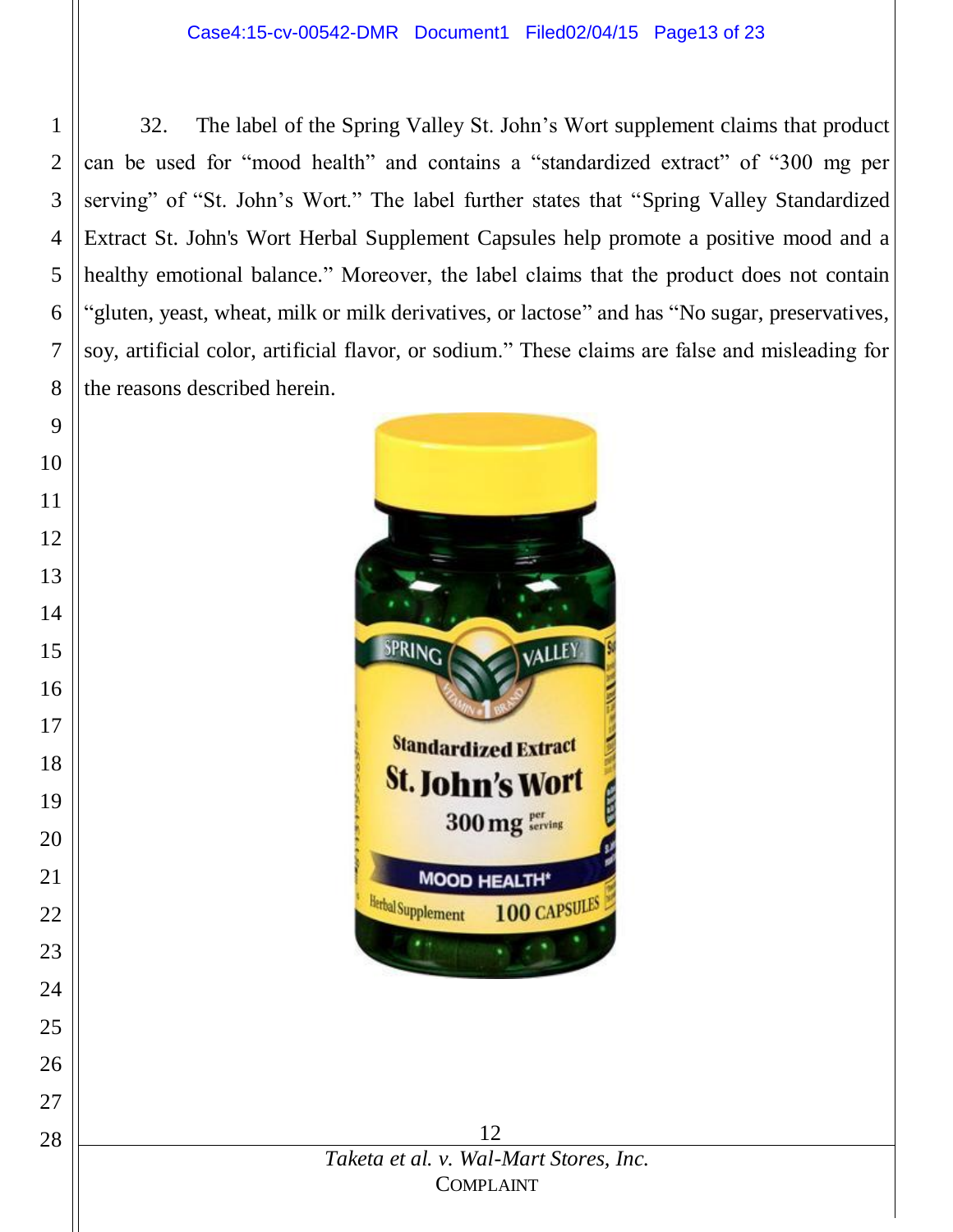1 2 3 4 33. The New York Attorney General's investigation into the Spring Valley St. John's Wort product concluded that the product does not actually contain any St. John's wort even though the label claims that it is a "standardized extract" containing "300mg per serving" of St. John's wort.

5 6 34. Even if the Spring Valley St. John's Wort product did actually contain St. John's wort (it does not), Wal-Mart's labeling claims are still false and misleading.

7 8 35. There are no reliable, scientific studies showing that St. John's wort has any effect on a user's mood or emotional balance.

9

### **The Spring Valley Products Are Misbranded Dietary Supplements**

10 11 12 13 36. Pursuant to Title 21 of the Code of Federal Regulations, Part 101.4 (21 CFR § 101.4) all dietary supplement products shall list there ingredients "by common or usual name in descending order of predominance by weight on either the principal display panel or information panel…"

14 15 16 17 18 37. The Spring Valley Gingko Biloba product violates 21 CFR § 101.4 because it lists Gingko biloba as an ingredient in the product when there is actually no Gingko biloba in the product whatsoever. The Spring Valley Gingko Biloba product further violates 21 CFR § 101.4 because it contains undisclosed ingredients such as dracaena (a tropical house plant), mustard, wheat, and radish.

19 20 21 22 23 38. The Spring Valley St. John's Wort product violates 21 CFR § 101.4 because it lists St. John's Wort as an ingredient in the product when there is actually no St. John's Wort in the product whatsoever. The Spring Valley St. John's Wort product further violates 21 CFR § 101.4 because it contains undisclosed ingredients such as garlic, rice, and cassava (a tropical root crop).

24 25 26 39. California Health and Safety Code, Division 104, Part 5, contains the Sherman, Food, Drug, and Cosmetic Law ("Sherman Law," located at Cal. Heath & Safety Code §§ 109875-111915). The Sherman Law imposes identical requirements to the federal FDCA.

27

40. The Sherman Law is explicitly authorized by the FDCA. 21 U.S.C. § 343-1.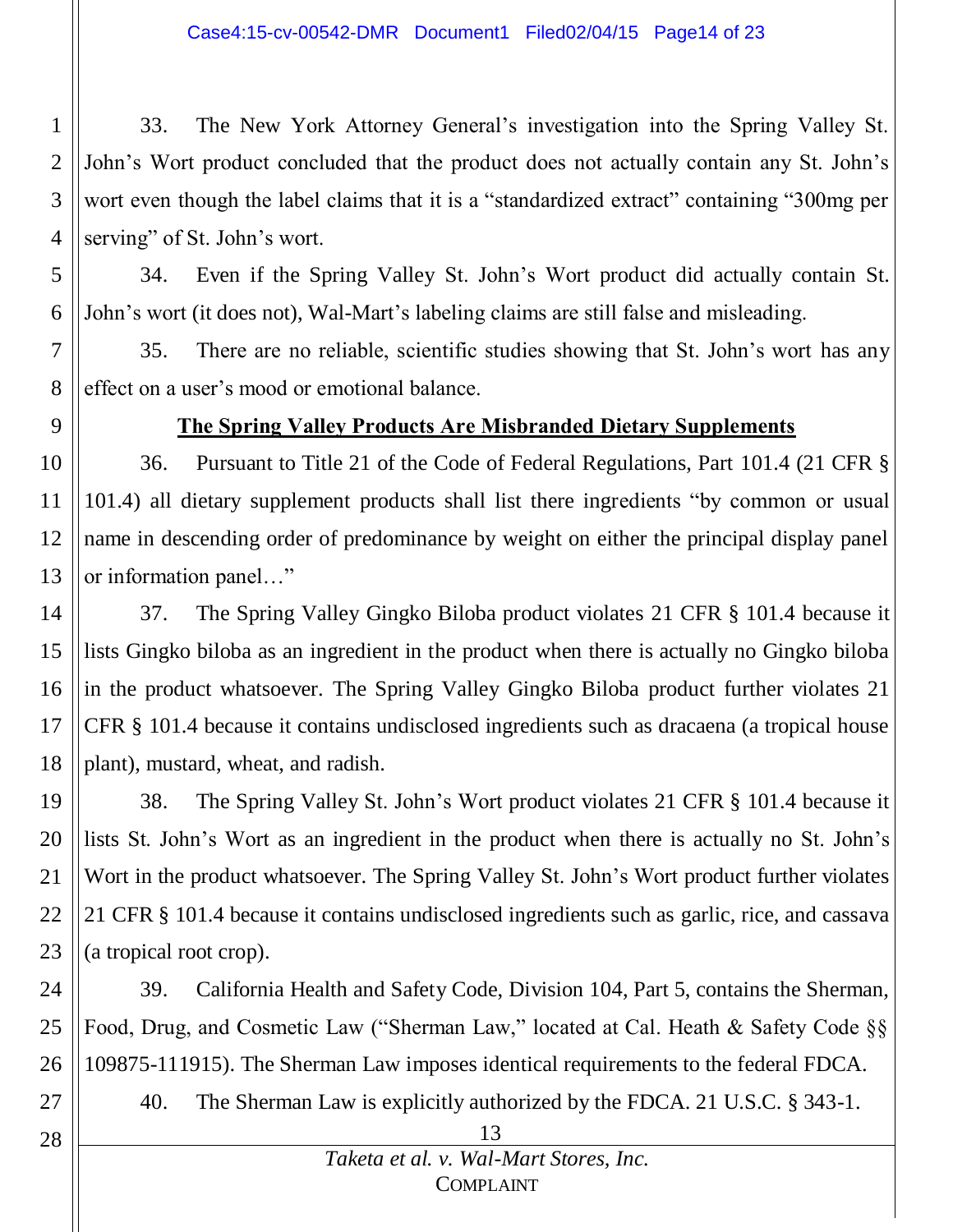1 2 3 41. Plaintiffs and the members of the Class would not have purchased the Products if it were known to them that the Products are misbranded pursuant to FDA and California regulations.

### **CLASS ACTION ALLEGATIONS**

42. Plaintiffs bring this action as a class action pursuant to Federal Rule of Civil Procedure 23. Plaintiff Taketa seeks to represent the following class:

**The California Class**

8 9 10 11 12 13 All consumers within the State of California, and states with similar consumer protection laws, who purchased the Spring Valley Gingko Biloba and St. John's Wort Products during the applicable statute of limitations period for their personal use, rather than for resale or distribution. Excluded from the California Class are Defendants' current or former officers, directors, and employees; counsel for Plaintiffs and Defendants; and the judicial officer to whom this lawsuit is assigned.

14 43. Plaintiff Fine seeks to represent the following class:

#### 15 **The Florida Class**

16 17 18 19 20 21 All consumers within the State of Florida, and states with similar consumer protection laws, who purchased the Spring Valley St. John's Wort Product during the applicable statute of limitations period for their personal use, rather than for resale or distribution. Excluded from the Florida Class are Defendants' current or former officers, directors, and employees; counsel for Plaintiffs and Defendants; and the judicial officer to whom this lawsuit is assigned.

22 23 24 44. The members in the proposed classes are so numerous that individual joinder of all members is impracticable, and the disposition of the claims of all class members in a single action will provide substantial benefits to the parties and Court.

25 26

27

28

4

5

6

7

45. Questions of law and fact common to plaintiff and the class include:

A. whether Defendant contributed to, committed, and/or is responsible for the conduct alleged herein;

### 14 *Taketa et al. v. Wal-Mart Stores, Inc.* COMPLAINT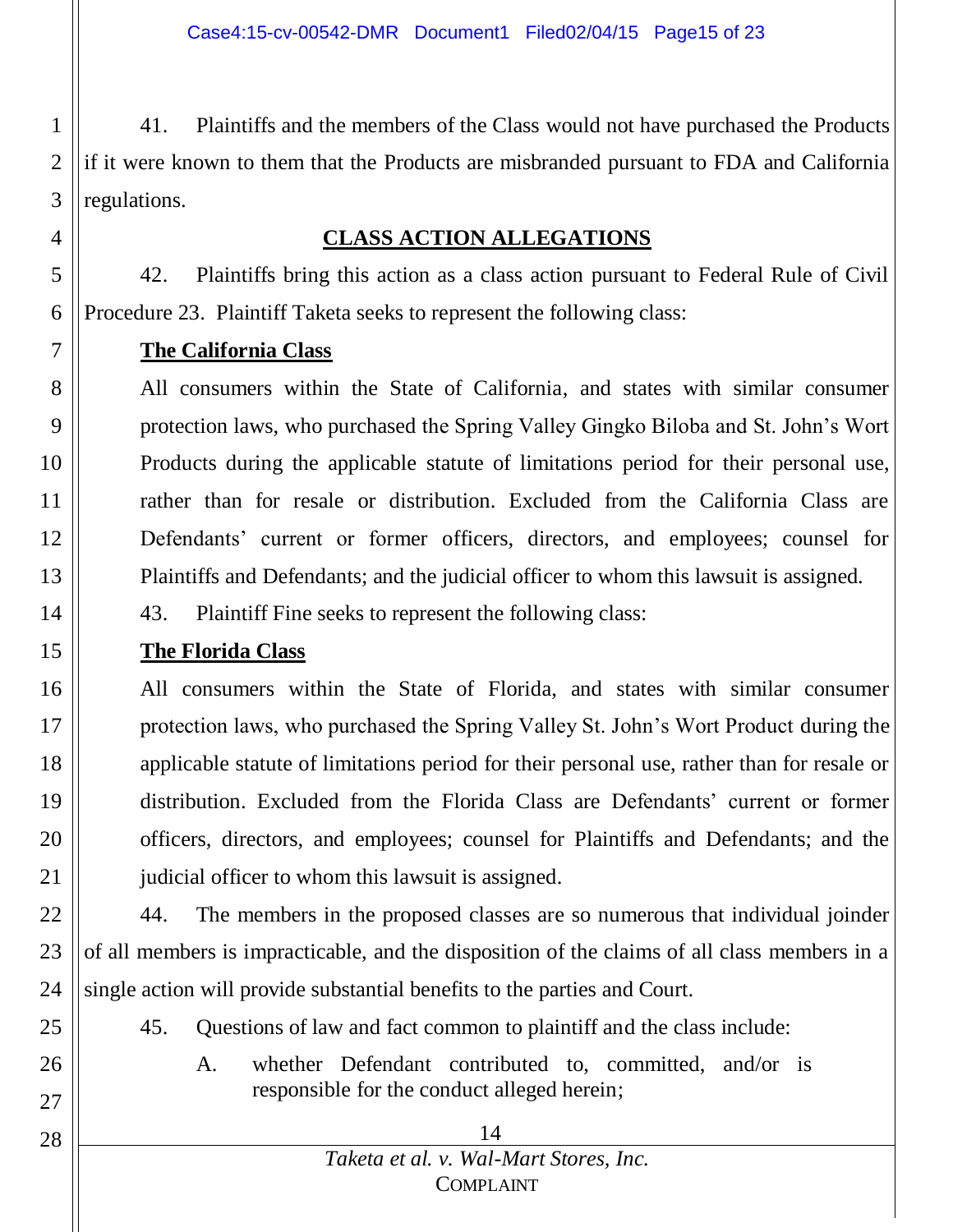|                     | Case4:15-cv-00542-DMR Document1 Filed02/04/15 Page16 of 23                                                                                                |  |  |
|---------------------|-----------------------------------------------------------------------------------------------------------------------------------------------------------|--|--|
| 1<br>$\overline{2}$ | Whether Defendant's conduct constitutes the violations of law<br><b>B.</b><br>alleged herein;                                                             |  |  |
| 3<br>$\overline{4}$ | Whether Defendant acted willfully, recklessly, negligently, or<br>$\mathbf{C}$ .<br>with gross negligence in the violations of law alleged herein;<br>and |  |  |
| 5<br>6              | D.<br>Whether Class members are entitled to injunctive, and/or other<br>equitable relief;                                                                 |  |  |
| 7                   | Plaintiffs' claims are typical of class members' claims in that they are based on<br>46.                                                                  |  |  |
| 8                   | the same underlying facts, events, and circumstances relating to Defendant's conduct.                                                                     |  |  |
| 9                   | Absent Defendant's deceptive claims, Plaintiff and the Class members would<br>47.                                                                         |  |  |
| 10                  | not have purchased the Products.                                                                                                                          |  |  |
| 11                  | Plaintiffs will fairly and adequately represent and protect the interests of the<br>48.                                                                   |  |  |
| 12                  | classes, have no interests incompatible with the interests of the classes, and have retained                                                              |  |  |
| 13                  | counsel competent and experienced in class action litigation.                                                                                             |  |  |
| 14                  | The classes are sufficiently numerous, as the classes contain at least hundreds<br>49.                                                                    |  |  |
| 15                  | of thousands of members who purchased the Spring Valley Products in multiple states                                                                       |  |  |
| 16                  | across the United States.                                                                                                                                 |  |  |
| 17                  | 50.<br>Class treatment is superior to other options for resolution of the controversy                                                                     |  |  |
| 18                  | because the relief sought for each class member is small such that, absent representative                                                                 |  |  |
| 19                  | litigation, it would be infeasible for class members to redress the wrongs done to them.                                                                  |  |  |
| 20                  | Questions of law and fact common to the class predominate over any questions<br>51.                                                                       |  |  |
| 21                  | affecting only individual class members.                                                                                                                  |  |  |
| 22                  | 52.<br>Defendant has acted on ground applicable to the Class, thereby making                                                                              |  |  |
| 23                  | appropriate final injunctive and declaratory relief concerning the Class as a whole.                                                                      |  |  |
| 24                  | As a result of the foregoing, class treatment is appropriate under Fed. R. Civ.<br>53.                                                                    |  |  |
| 25                  | P. 23(a), (b)(2), and (b)(3).                                                                                                                             |  |  |
| 26                  |                                                                                                                                                           |  |  |
| 27                  |                                                                                                                                                           |  |  |
| 28                  | 15                                                                                                                                                        |  |  |
|                     | Taketa et al. v. Wal-Mart Stores, Inc.<br><b>COMPLAINT</b>                                                                                                |  |  |
|                     |                                                                                                                                                           |  |  |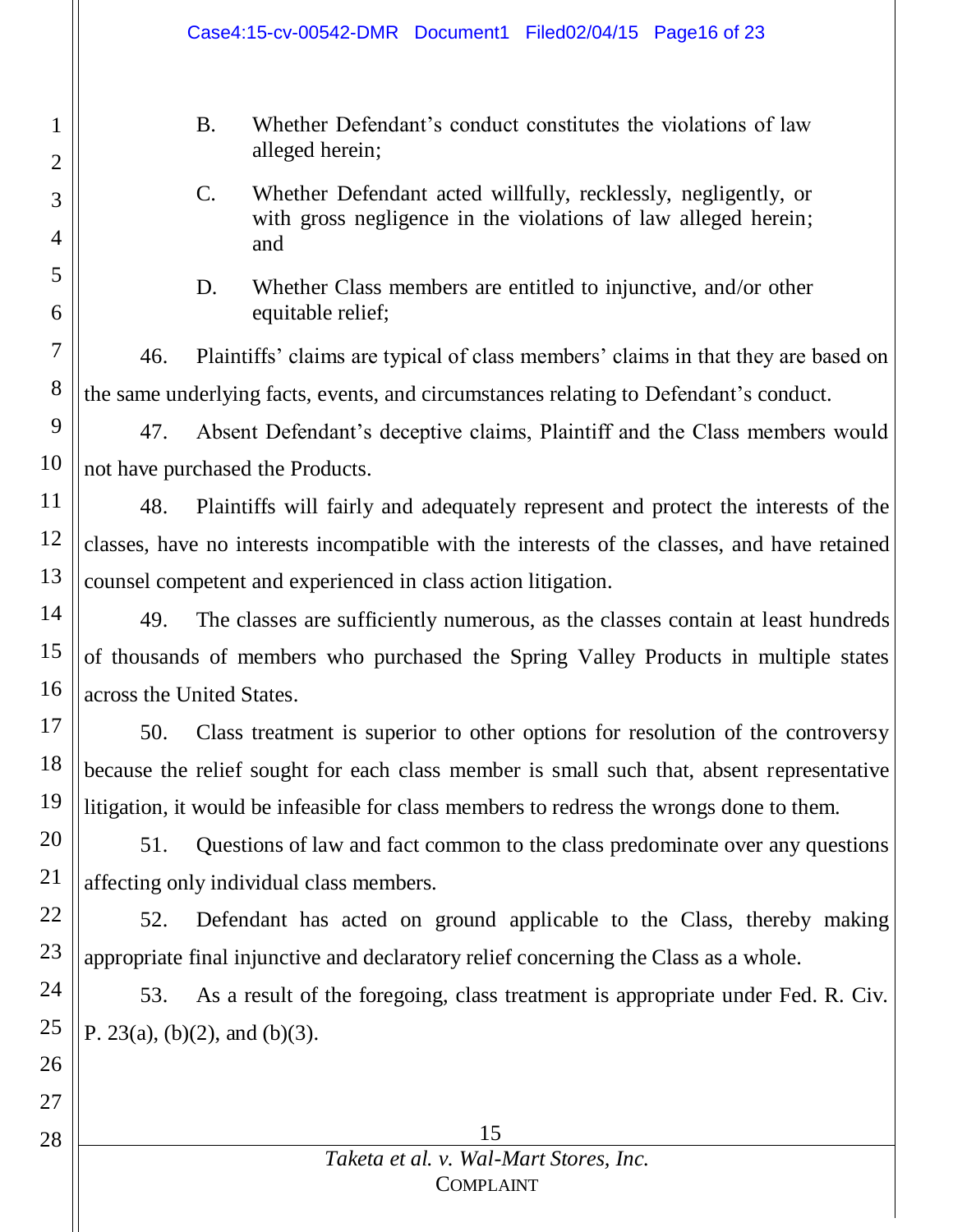### **FIRST CAUSE OF ACTION**

1

2

3

4

5

6

15

16

17

18

19

20

21

22

23

24

25

26

27

28

### **Violations of the Unfair Competition Law, Unlawful Prong**

### **Cal. Bus. & Prof. Code § 17200** *et seq.* **(By the California Class)**

54. Plaintiff Taketa realleges and incorporates the allegations elsewhere in the Complaint as set forth in full herein.

7 8 55. California Business and Professional Code § 17200 prohibits any "unlawful, unfair or fraudulent business act or practice."

9 10 11 12 56. The acts, omissions, misrepresentations, practices, and non-disclosures of Defendant as alleged herein constitute "unlawful" business acts and practices in that Defendant's conduct violates the False Advertising Law, the Consumer Legal Remedies Act.

13 14 57. Defendant's conduct is further "unlawful" because it violates the FDCA and its implementing regulations in the following ways:

- a. Defendant's deceptive statements violate 21 U.S.C. §§ 343(a) and 352, which deem a food or drug (including nutritional supplements) misbranded when the label contains a statement that is "false or misleading in any particular";
- b. Defendant's deceptive statements violate 21 C.F.R. § 101.14(b)(3)(i), which mandates "substances" in dietary supplements consumed must contribute and retain "nutritive value," as defined under 21 C.F.R.  $\S$  101.14(a)(2)(3) when consumed at levels necessary to justify a claim;
- c. Defendant's deceptive statements violate 21 CFR § 101.4 because the Products' ingredients' list contain ingredients that are not actually found in the products. Moreover, the products contain ingredients that are not disclosed on the ingredients list.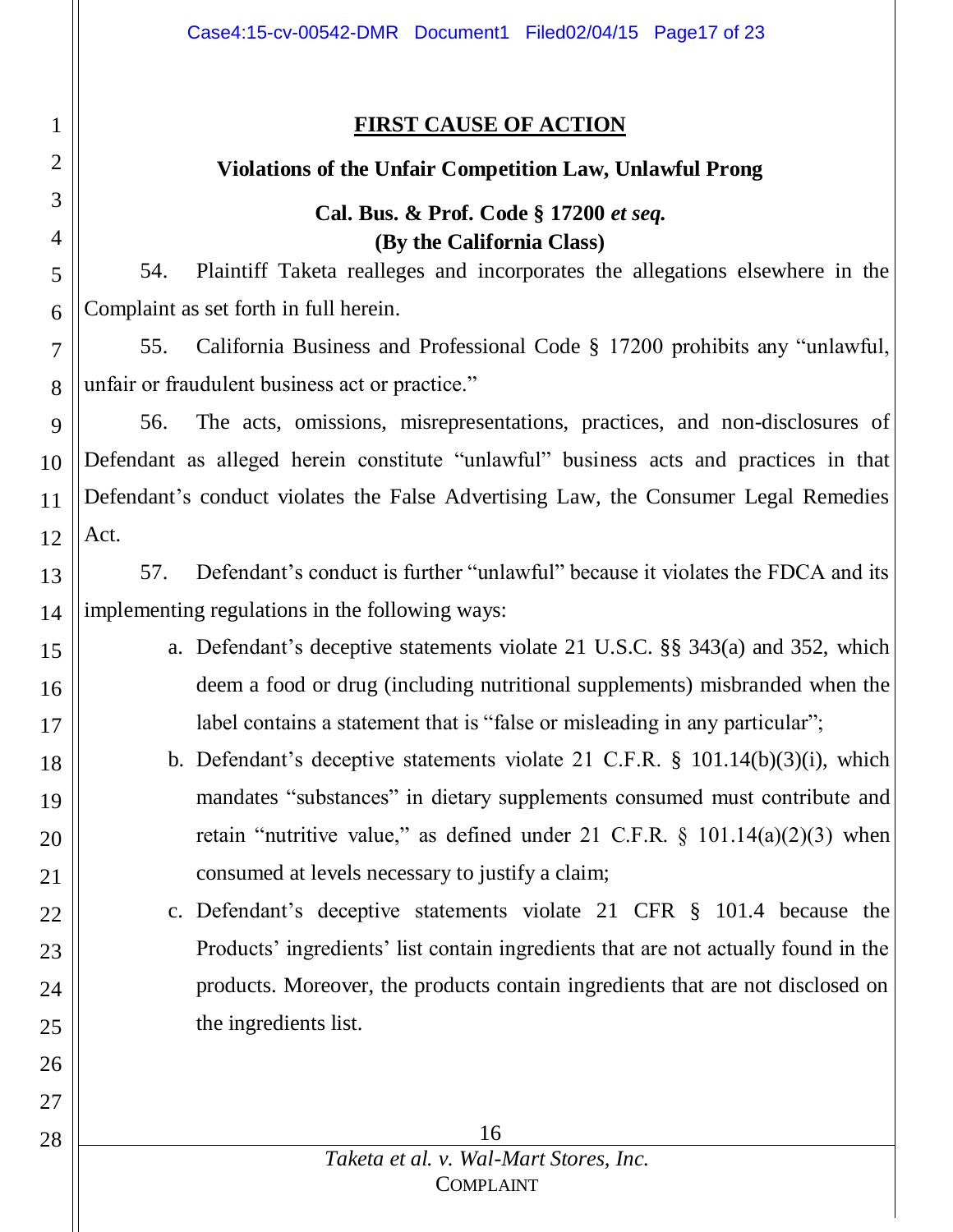1 2 3 58. Defendant's conduct is further "unlawful" because it violates the California Sherman Food, Drug, and Cosmetic Law, *see* Cal. Health & Safety Code § 109875-111900, which incorporates the provisions of the FDCA*. See id.* §§ 110110-110115.

4 5 59. Defendant profited from its sales of the falsely, deceptively, or unlawfully advertised Product to unwary consumers.

6 7 8 60. In accordance with Bus. & Prof. Code § 17203, Plaintiff seeks an order enjoining Defendant from continuing to conduct business through unlawful, unfair, and/or fraudulent acts and practices, and to commence a corrective advertising campaign.

## **SECOND CAUSE OF ACTION**

**Violations of the Unfair Competition Law, Unfair and Fraudulent Prongs**

### **Cal. Bus. & Prof. Code § 17200** *et seq.* **(By the California Class)**

13 14 61. Plaintiff Taketa realleges and incorporates the allegations elsewhere in the Complaint as set forth in full herein.

15 16 62. California Business and Professional Code § 17200 prohibits any "unlawful, unfair or fraudulent business act or practice."

17 18 19 20 21 22 63. The acts, omissions, misrepresentations, practices, and non-disclosures of Defendant as alleged herein also constitute "unfair" business acts and practices under the UCL in that Defendant's conduct is immoral, unscrupulous, and offends public policy by seeking to profit from male vulnerability to false or deceptive virility or aphrodisiac claims. Further, the gravity of Defendant's conduct outweighs any conceivable benefit of such conduct.

23 24 25 26 64. The acts, omissions, misrepresentations, practices, and non-disclosures of Defendant as alleged herein constitute "fraudulent" business acts and practices under the UCL in that Defendant's claims are false, misleading, and have a tendency to deceive the Class and the general public, as detailed herein.

### 17 *Taketa et al. v. Wal-Mart Stores, Inc.* COMPLAINT

28

27

9

10

11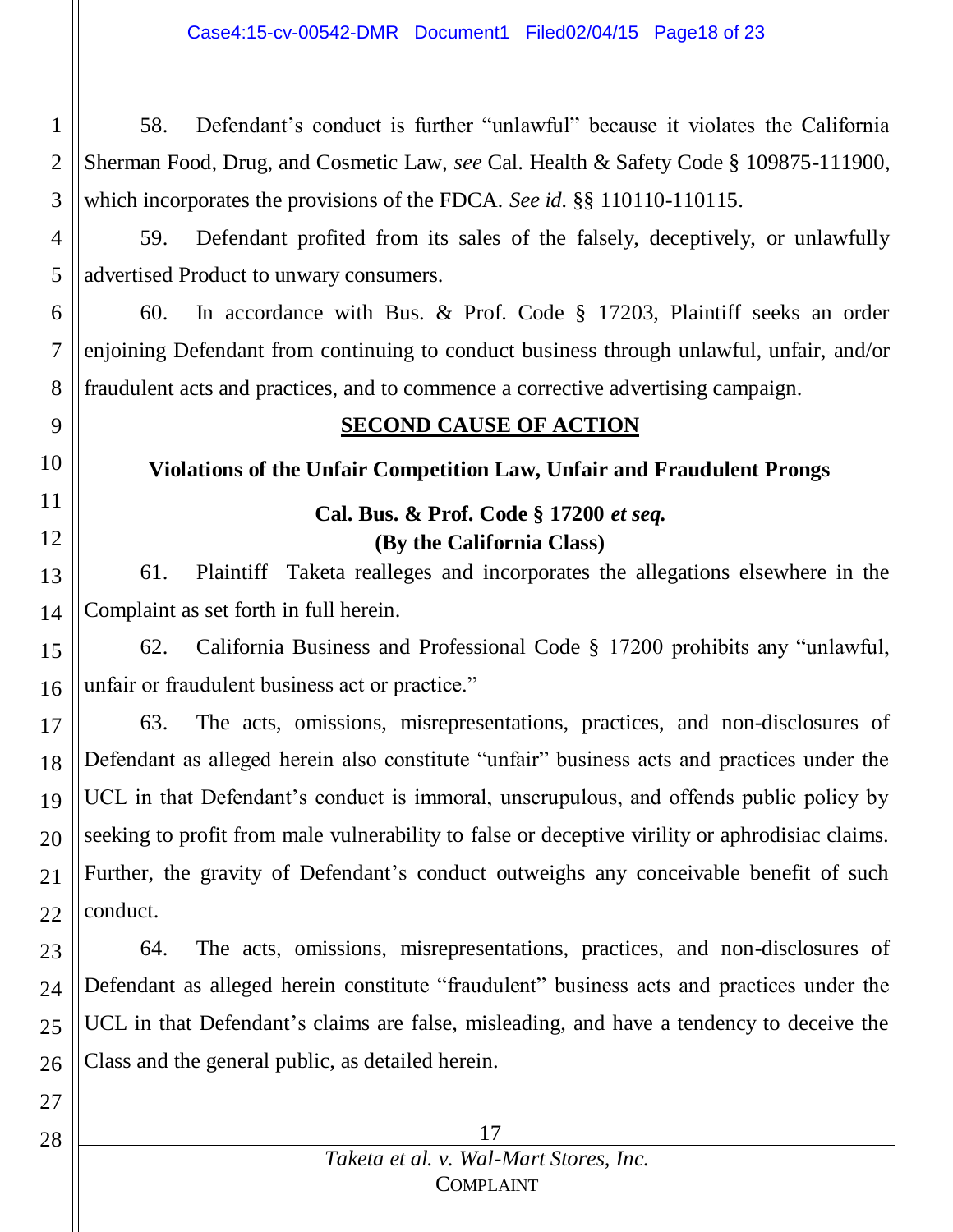1 2 65. Defendant profited from its sales of the fraudulently, falsely and deceptively advertised Product to unwary consumers.

3 4 5 66. In accordance with Bus. & Prof. Code § 17203, Plaintiff seeks an order enjoining Defendant from continuing to conduct business through unlawful, unfair, and/or fraudulent acts and practices, and to commence a corrective advertising campaign.

6 7 8 67. Plaintiff further seeks an order for the disgorgement and restitution of all profit earned from the sale of the Defendant's Products, which were acquired through acts of unlawful, unfair, and/or fraudulent competition by Defendant.

### **THIRD CAUSE OF ACTION**

### **Violations of the False Advertising Law,**

### **Cal. Bus. & Prof. Code § 17500** *et seq.* **(By the California Class)**

13 14 68. Plaintiff Taketa realleges and incorporates the allegations elsewhere in the Complaint as set forth in full herein.

15 16 17 18 69. In violation of California Business and Professional Code § 17500 *et seq*., the advertisements, labeling, policies, acts, and practices described herein were designed to, and did, result in the purchase and use of Spring Valley Gingko Biloba and St. John's Wort products.

19 20 70. Defendant knew and reasonably should have known that the labels on Defendant's Products were untrue and/or misleading.

21 22 71. Defendant profited from its sales of the falsely and deceptively advertised Product to unwary consumers.

23 24 25 72. As a result, Plaintiff Taketa, the Class, and the general public are entitled to injunctive and equitable relief, restitution, and an order for the disgorgement of the funds by which Defendants were unjustly enriched.

26 ///

9

10

11

12

27 ///

28

### 18 *Taketa et al. v. Wal-Mart Stores, Inc.* COMPLAINT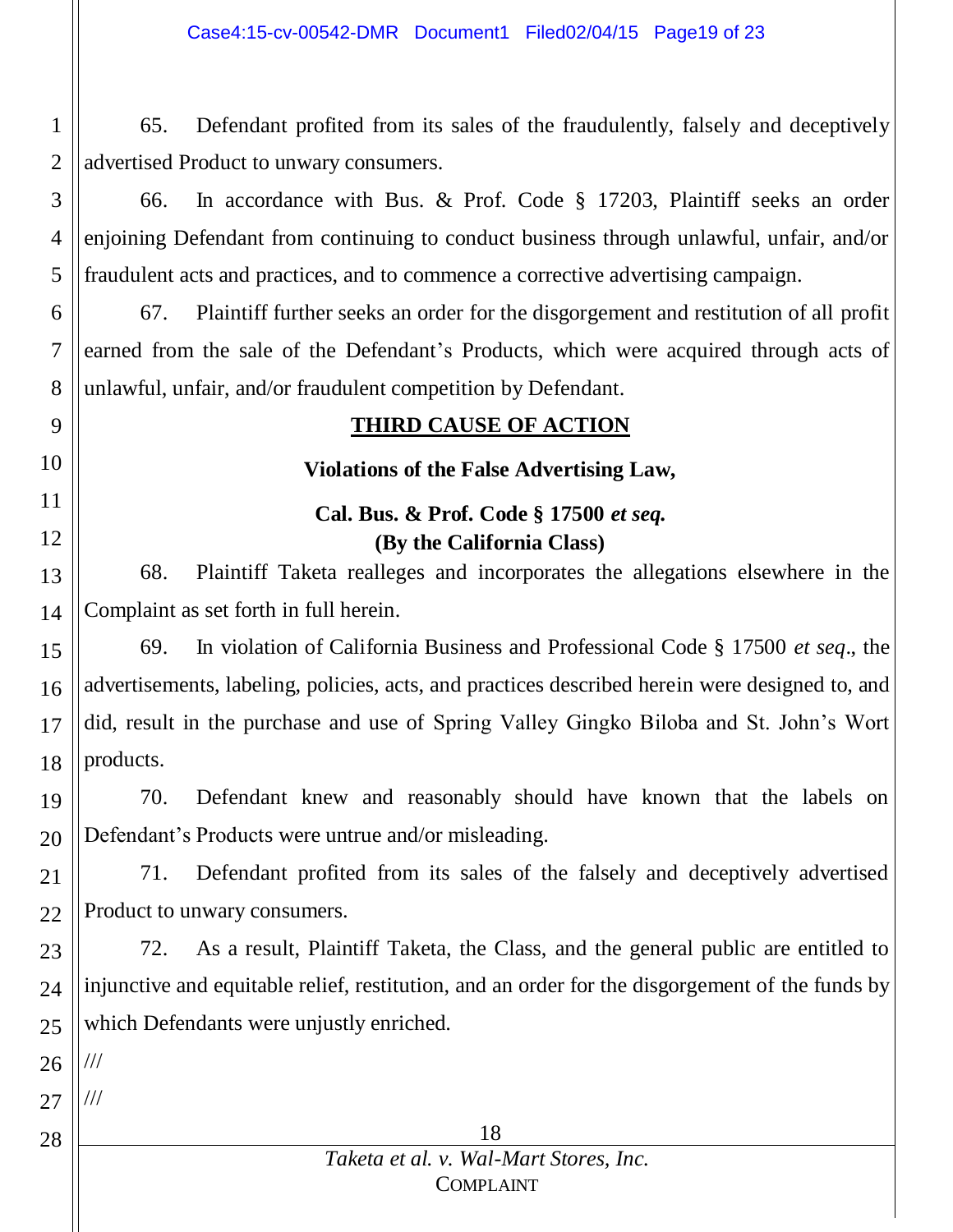### **FOURTH CAUSE OF ACTION**

### **Violations of the Consumer Legal Remedies Act,**

### **Cal. Civ. Code § 1750,** *et seq.*

73. Plaintiff Taketa realleges and incorporates the allegations elsewhere in the Complaint as set forth in full herein.

6 7 8 74. The CLRA prohibits deceptive practices in connection with the conduct of a business that provides goods, property, or services primarily for personal, family, or household purposes.

9 10 11 12 75. Defendant's false and misleading labeling and other policies, acts, and practices were designed to, and did, induce the purchase and use of Defendant's Product for personal, family, or household purposes by Plaintiff and class members, and violated and continue to violate the following sections of the CLRA:

- 13 14 a. § 1770(a)(5): representing that goods have characteristics, uses, or benefits which they do not have;
- 15 16 b. § 1770(a)(7): representing that goods are of a particular standard, quality, or grade if they are of another;
	- c.  $\S 1770(a)(9)$ : advertising goods with intent not to sell them as advertised; and
	- d. § 1770(a)(16): representing the subject of a transaction has been supplied in accordance with a previous representation when it has not.

20 21 76. Defendant profited from its sales of the falsely, deceptively and unlawfully advertised Product to unwary consumers.

77. As a result, Plaintiff and the Class have suffered irreparable harm.

23 24 25 26 78. Defendant's wrongful business practices regarding the Product constituted, and constitute, a continuing course of conduct in violation of the CLRA since Defendant is still representing that the Product has characteristics, uses, benefits, and abilities which are false and misleading, and have injured Plaintiff and the Class.

27

17

18

19

22

1

2

3

4

5

79. Plaintiff Taketa and the class seek equitable relief for their CLRA claims.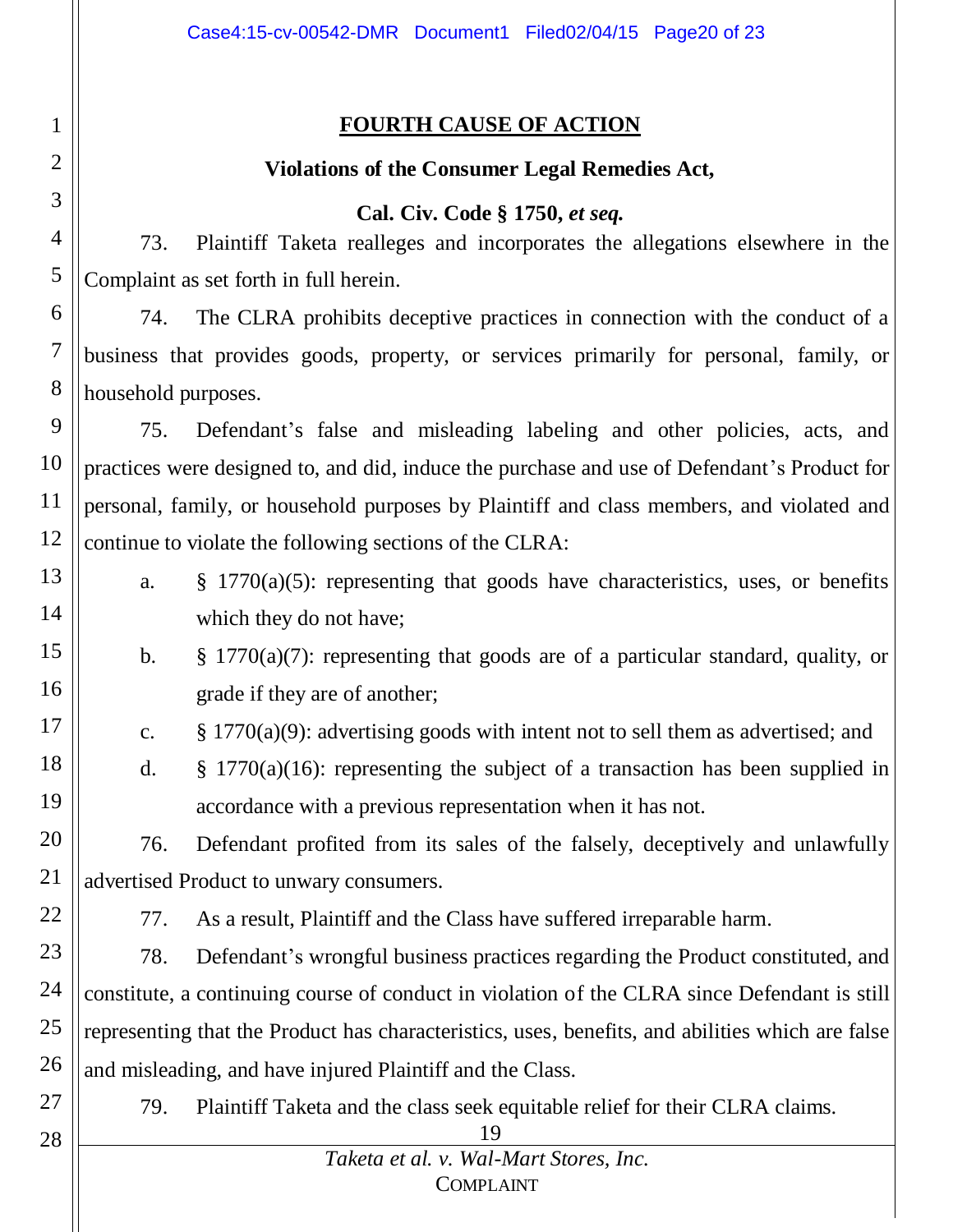### **FIFTH CAUSE OF ACTION**

# **Violations of the Florida Deceptive and Unfair Trade Practices Act, Fla. Stat. Ann. §§ 501.201,** *et seq.*

**(By the Florida Class)**

5 6 80. Plaintiff Fine repeates, re-alleges and incorporates by reference each and every allegation contained above as if fully set forth herein.

7 8 9 10 11 81. Plaintiff Fine brings this fifth cause of action for Defendant's violation of the Florida Deceptive and Unfair Trade Practices Act, Fla. Stat. § 501.201 *et seq.* ("FDUTPA"). The purpose of the FDUPTA is to "protect the consuming public... from those who engage in unfair methods of competition, or unconscionable, deceptive, or unfair acts or practices in the conduct of any trade or commerce." Fla. Stat. Ann. § 501.202(2).

12 13 14 82. Plaintiff Fine and the Florida Class are consumers as defined by Fla. Stat. § 501.2013. The Product is a good within the meaning of the FDUPTA. Defendant is engaged in trade or commerce within the meaning of the FDUPTA.

15 16 17 83. Fla. Stat. § 501.2014(1) declares unlawful "[u]nfair methods of competition, unconscionable acts or practices, and unfair and deceptive acts or practices in the conduct of any trade or commerce."

18 19 20 84. Fla. Stat. § 501.204(2) states that "due consideration and great weight shall be given to the interpretations of the Federal Trade Commission and the federal courts relating to [section] 5(a)(1) of the Federal Trade Commission Act."

21 22 23 24 25 26 27 85. Federal decisions provide that "a deceptive practice is one that is likely to mislead consumers." *Jovine v. Abbott Labs, Inc.*, 2011 U.S. Dist. LEXIS 39702, 2011 WL 1376029 (S.D. Fla. Apr. 12, 2011) (quoting *Davis v. Powertel*, 776 So.2d 971, 974 (Fla. Dist Ct. App. 2000)). The Fourth District Court of Florida has held that an unfair practice is one that "offends established public policy and one that is immoral, unethical oppressive, unscrupulous, or substantially injurious to consumers." *Yachting Promotions, Inc. v. Broward Yachts, Inc.*, 792 So.2d 600, 664 (Fla. 4th DCA 2001).

28

1

2

3

4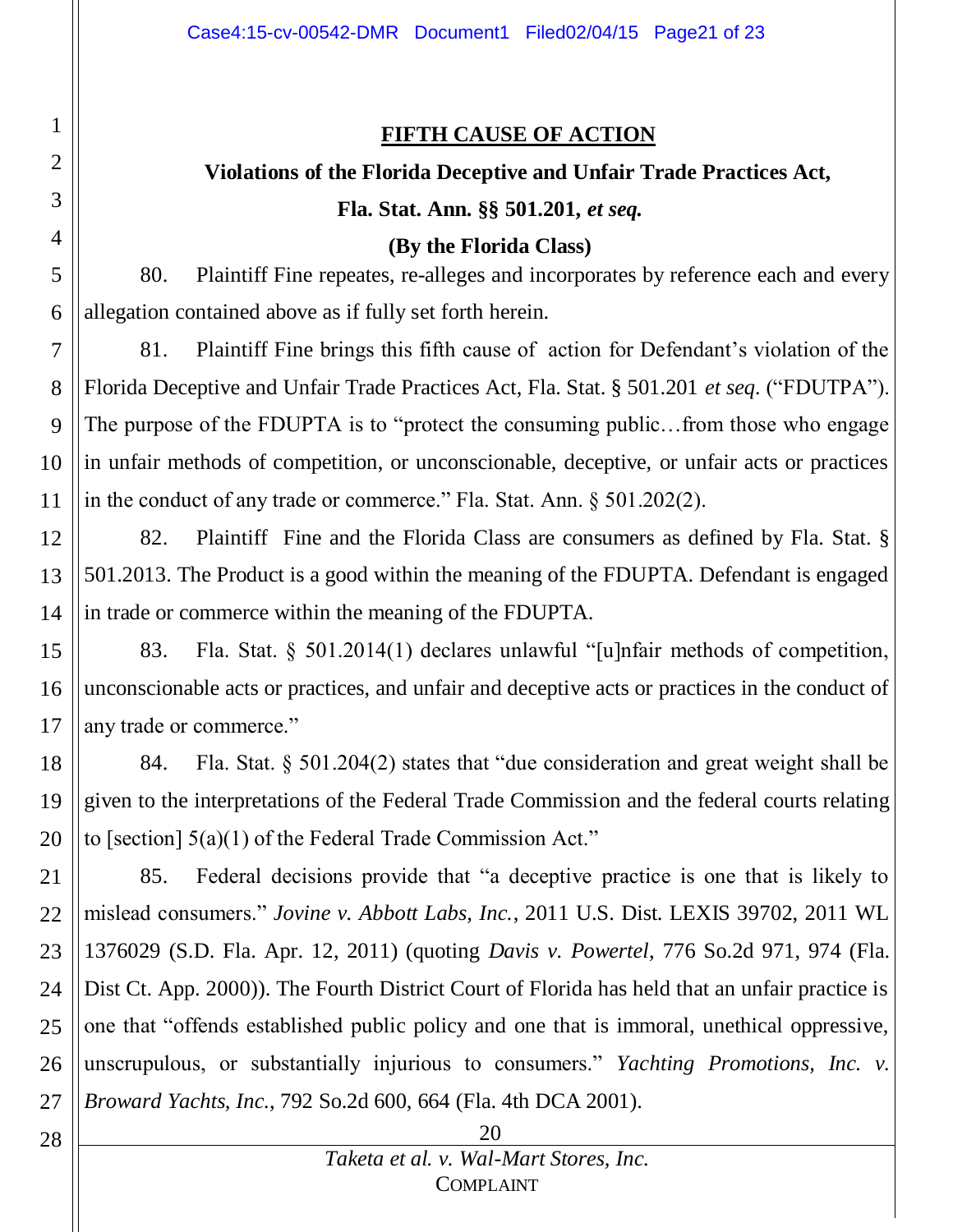1 2 3 86. Defendant's unfair and deceptive practices are likely to mislead, and have mislead, Plaintiff and Class members who purchased the Spring Valley St. John's Wort Product.

4 5 6 87. Further, Defendant has violated the FDUPTA by engaging in the unfair and deceptive practices as described herein which offend public policies and are immoral, unethical, unscrupulous and substantially injurious to consumers.

7 8 9 88. Plaintiff Fine and the Class have been aggrieved by Defendant's unfair and deceptive practices in that they paid for the Spring Valley St. John's Wort product, but the Product was not as represented to them.

10 11 12 89. The damages suffered by Plaintiff Fine and the Florida Class were directly and proximately caused by the deceptive and unfair practices of the Defendant, as more fully described above.

13 14 15 90. Pursuant to Fla. Stat. § 501.211(1), Plaintiff and the Class seek a declaratory judgment and a court order enjoining the above-described wrongful acts and practices of Defendant and for restitution and disgorgement.

16

### **PRAYER FOR RELIEF**

17 18 19 98. Wherefore, Plaintiffs, on behalf of themselves, all others similarly situated and the general public, pray for judgment against Defendant as to each and every cause of action, and the following remedies:

20 21 A. An Order declaring this action to be a proper class action and appointing undersigned counsel as class counsel;

22

27

28

B. An Order requiring Defendant to bear the cost of class notice;

23 24 C. An Order compelling Defendant to conduct a corrective advertising campaign;

25 26 D. An Order requiring Defendant to disgorge all monies, revenues, and profits obtained by means of any wrongful act or practice;

| 21                                     |  |
|----------------------------------------|--|
| Taketa et al. v. Wal-Mart Stores, Inc. |  |
| <b>COMPLAINT</b>                       |  |